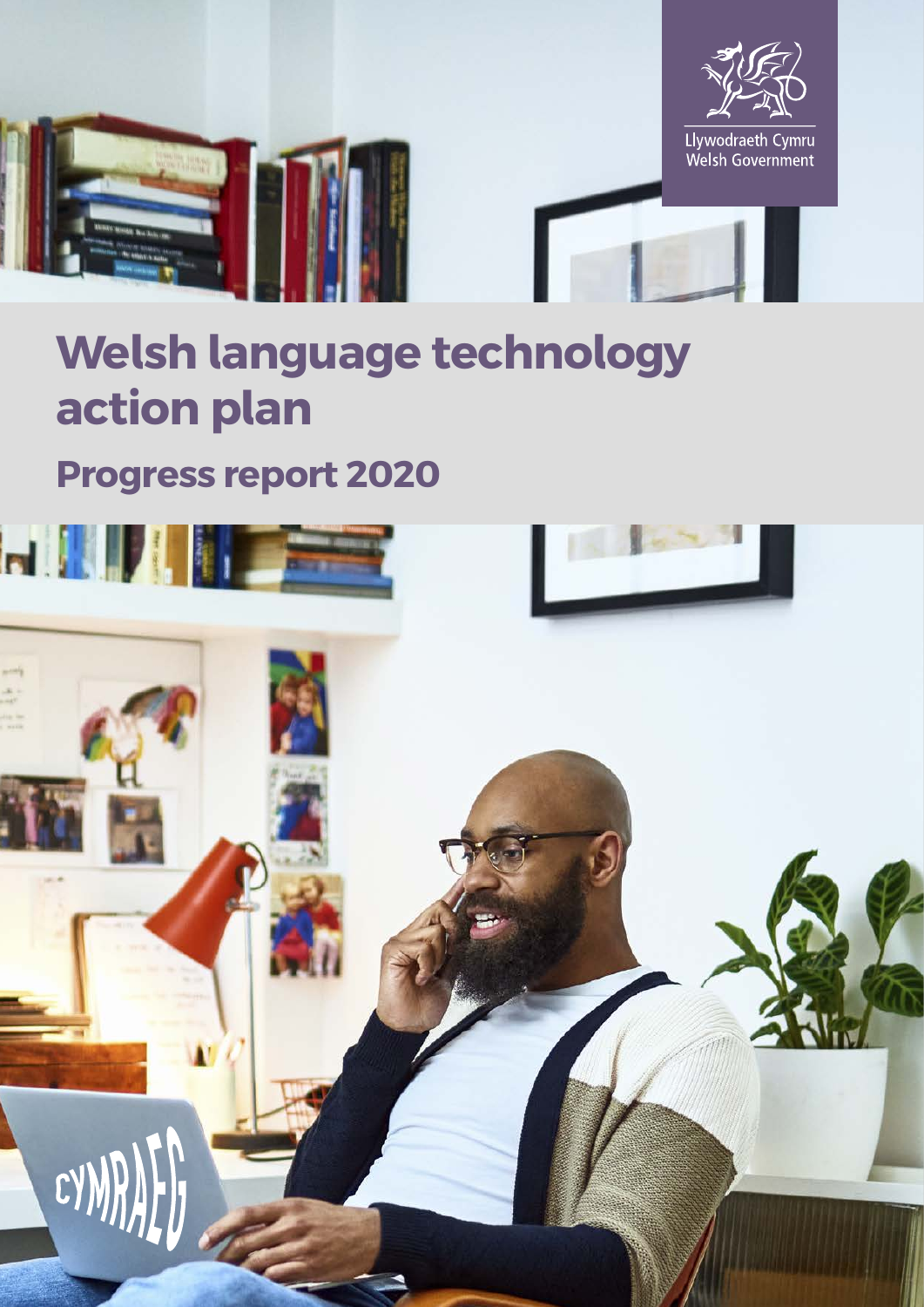#### **Welsh language technology action plan: Progress report 2020**

#### **Audience**

All those interested in ensuring that the Welsh language thrives digitally.

#### **Overview**

This report reviews progress with work packages of the Welsh Government's Welsh language technology action plan between its October 2018 publication and the end of 2020. The Welsh language technology action plan derives from the Welsh Government's strategy Cymraeg 2050: A million Welsh speakers (2017). Its aim is to plan technological developments to ensure that the Welsh language can be used in a wide variety of contexts, be that by using voice, keyboard or other means of human-computer interaction.

#### **Action required**

For information.

#### **Further information**

Enquiries about this document should be directed to: Welsh Language Division Welsh Government Cathays Park Cardiff CF10 3NQ e-mail: cymraeg@gov.wales **C** [@c](https://twitter.com/Cymraeg)ymraeg F[acebook/C](https://www.facebook.com/Cymraeg)ymraeg

#### **Additional copies**

This document can be accessed from [gov.wales](http://gov.wales)

#### **Related documents**

Prosperity for All: the national strategy (2017); Education in Wales: Our national mission, Action plan 2017–21 (2017); Cymraeg 2050: A million Welsh speakers (2017); Cymraeg 2050: A million Welsh speakers, Work programme 2017–21 (2017); Welsh language technology action plan (2018); Welsh-language Technology and Digital Media Action Plan (2013); Technology, Websites and Software: Welsh Language Considerations (Welsh Language Commissioner, 2016)

Mae'r ddogfen yma hefyd ar gael yn Gymraeg. This document is also available in Welsh.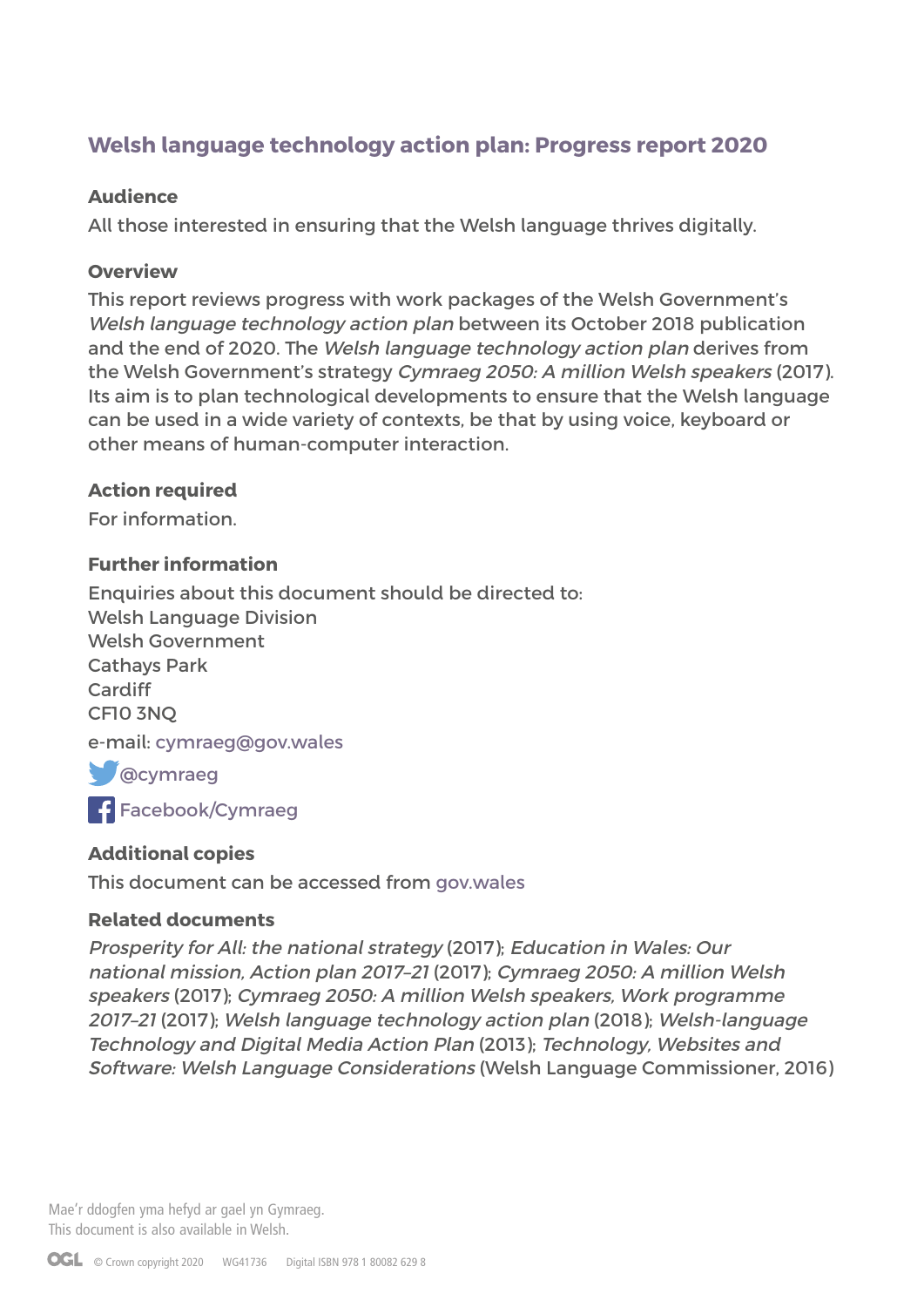## **Contents**

| Making sure all this work gets used as much as possible  11 |  |
|-------------------------------------------------------------|--|
|                                                             |  |
|                                                             |  |
|                                                             |  |
|                                                             |  |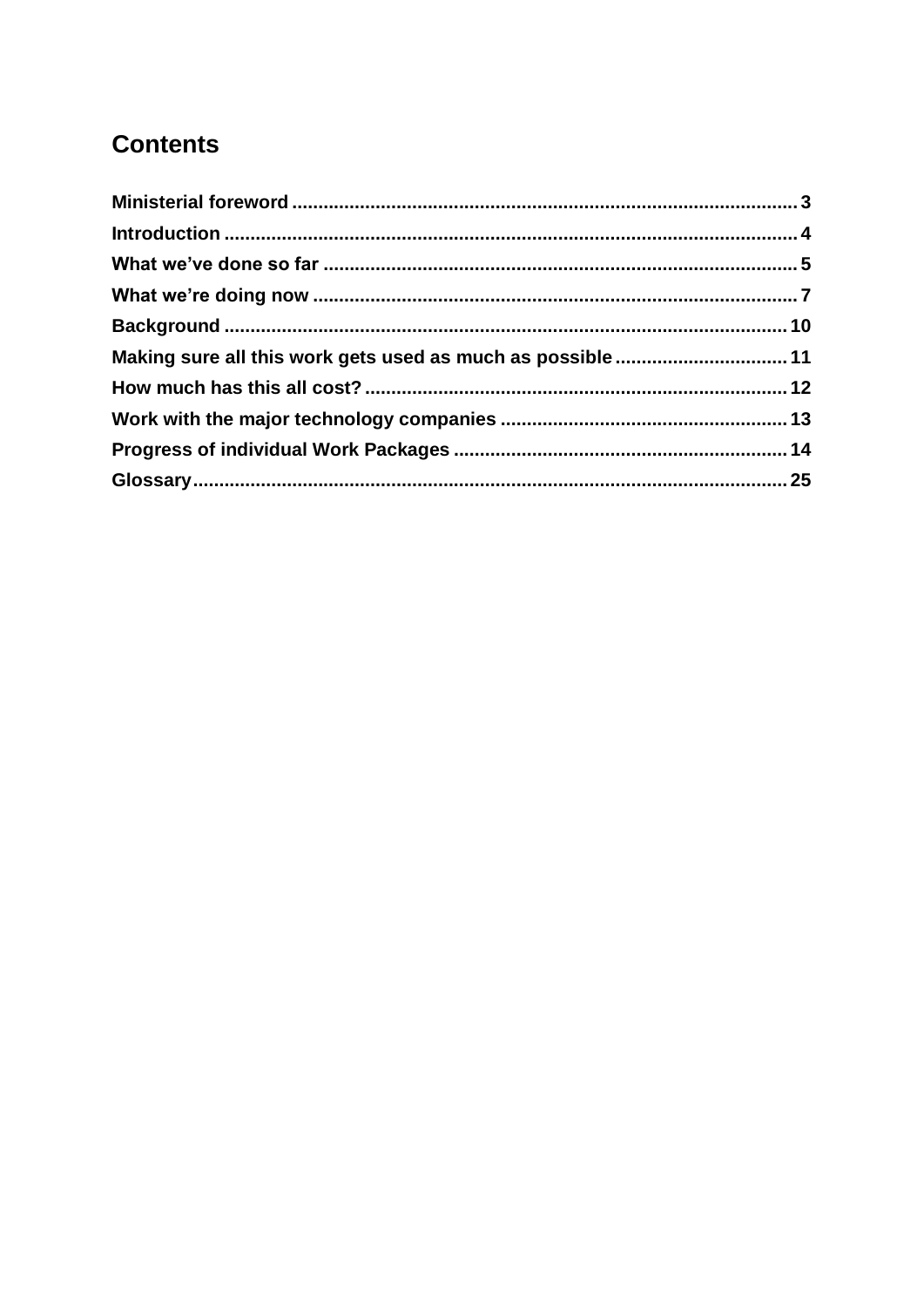## <span id="page-3-0"></span>**Ministerial foreword**

When I published our Welsh Language Technology Action Plan in October 2018, I said we need to grasp opportunities and tackle technological challenges by trying to anticipate wider technological developments and set a direction for technology and work in the Welsh language.

I set out 27 work packages, with the emphasis on speech, translation and artificial intelligence. As this work is publicly funded, I was determined that the products created under each work package would be available free of charge, for everyone to use and adapt. And that's why there are so many of them available for you to download today under an open license.

2020 has been a difficult year. During emergencies like COVID-19, technology can help us to deliver important messages quickly. This is why I've been flexible in reprioritizing aspects of the Action Plan, to respond to fast-changing needs during the pandemic.

I brought forward some release dates, one of which is Cysgliad, the Welsh spelling and grammar checker. This is now available from Bangor University free of charge for individuals, all schools and small businesses to use. I felt this was important for school learners and their parents during the first lockdown, with so many children learning independently at home while schools were closed. Sometimes, there'd be no adult in the house who spoke Welsh to help them with their Welsh writing. So Cysgliad can make a real difference to them and to many others.

I've also asked Bangor University to prioritize automatic subtitling of Welsh videos. The requests from universities to caption Welsh lectures on video are increasing. This work was timetabled for later, but as so much teaching is now online, I've asked for this work to be brought forward.

Technology has allowed events that would have been cancelled in 2020 to be held virtually. Elements of the Urdd and National Eisteddfodau moved online, and online video meetings have become commonplace during the pandemic. This has presented a number of challenges for the Welsh language, as simultaneous translation is still not available in all packages. If it were, we could use more Welsh. You can read more on this later.

Cardiff University's School of Computer Science and Informatics is currently developing work on word embeddings. This will improve the way computers can understand the meaning of Welsh text and the intent of the users. This has led to the possibility of creating new games to help those learning Welsh.

It is only by working together that we've able to begin to realize the Plan's objectives and contribute to doubling the daily use of Welsh by 2050. I know that technology develops rapidly. I'm keen for the Welsh language to move with those developments. That will be the case as we implement the rest of this Plan, moving next to exciting developments in computer-assisted translation.

- Eluned Morgan MS - Minister for Mental Health, Wellbeing and Welsh Language.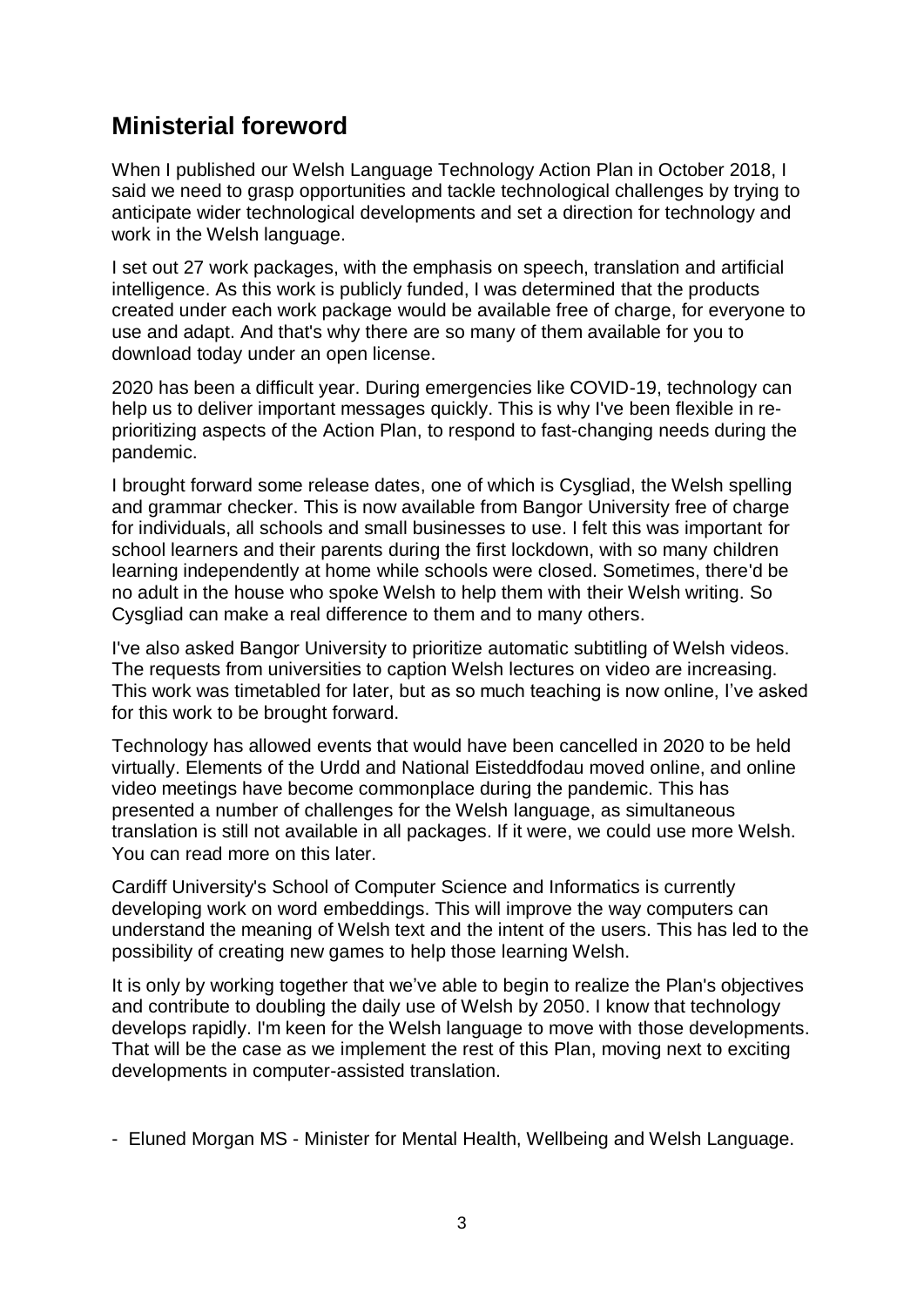### <span id="page-4-0"></span>**Introduction**

The Welsh Government's *Welsh Language Technology Action Plan* (henceforth 'the *Plan*') was announced via oral statement in the Senedd in October 2018.

In launching the *Plan*, the Minister for International Relations and the Welsh Language (now Minister for Mental Health, Wellbeing and Welsh Language) said she wanted to see people using Welsh language technology and to make sure that Welsh is at the heart of innovation in digital technology. The aim would be to make it possible to use Welsh in all digital contexts. This Report sets out progress to date towards that aim.

The Minister has stated she believes technology is a 'game changer' in language planning and is something that drives the Welsh language policy agenda forward. But to change the game, we need the right components. The aim and philosophy of the *Plan* is that those components are created and made available under a suitable open licence, so everyone can use them time and again. As you read on, we hope you'll see that philosophy being implemented in all the elements we're funding and have funded in carrying out the *Plan* and its work packages.

The three specific infrastructural areas the *Plan* addresses are: Welsh language speech technology, computer-assisted translation, and conversational Artificial Intelligence.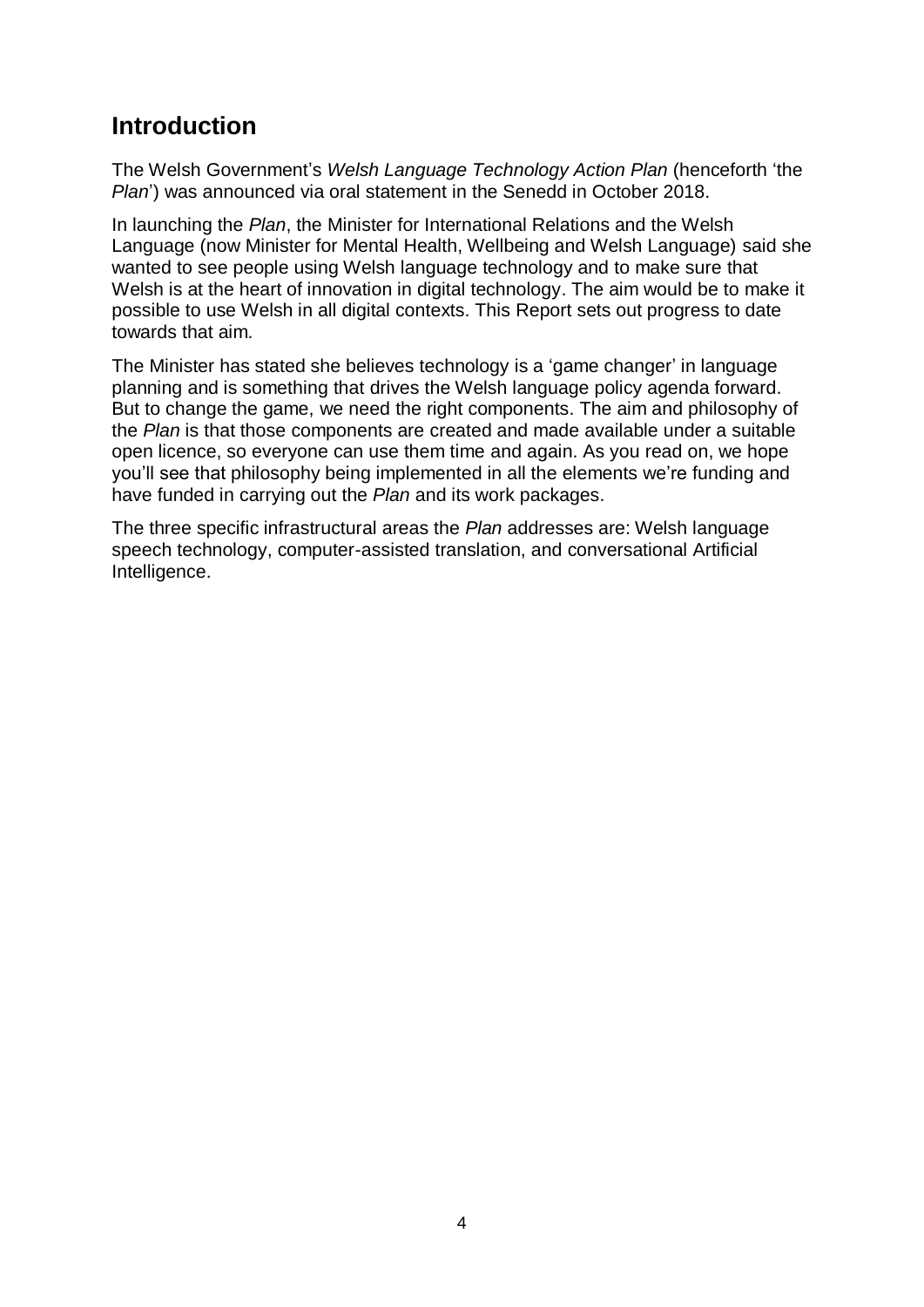### <span id="page-5-0"></span>**What we've done so far**

We've made significant progress in implementing the *Plan*'s work packages. At the time of drafting this document, we're implementing or have completed 19 of the work packages from the total of 27. We've put plans in place to implement the others. See below for detailed information on the progress made for each work package, including links so you can - free of charge - download components already created.

Here are a few highlights of the work already completed under the *Plan* with our funding and/or support:

- We've made Cysgliad, the Welsh language grammar and spelling checker and a series of dictionaries available free of charge to individuals, organisations with ten or fewer employees, and to all schools in Wales (work package 17).
	- $\circ$  We're aware that confidence in their Welsh is a problem for many as they create content in Welsh.
	- o releasing Cysgliad for free will contribute to building that confidence with the aim of increasing the amount of Welsh that is written.
	- $\circ$  several thousand copies of the free package have already been downloaded. 5,032 downloads as of 15 December 2020.
- Bangor University has improved the virtual assistant Macsen, This has the potential to offer future benefits for Welsh-speaking people who are using digital assistants more and more for accessibility purposes.
	- $\circ$  to 'understand' spoken Welsh, the university has created acoustic and linguistic models for Macsen to identify the 2,500 Welsh words and those 500 English language words most commonly used in spoken Welsh
	- o Macsen uses these English words in order to deal with code switching between Welsh and English.
	- o This capability has been used in new apps for both iOS and Android mobile devices and in a Windows 10 Office add-in for Welsh transcription.
- Bangor University has also released an improved version of the Welsh wordlist called Hunspell, released a Neural Parts of Speech Tagger and new Language Normalisation Tools.
- Google for Education and Adobe Spark are available in Welsh (Work package 7).
- From November 2020, the default interface language for Microsoft Office 365 changed from English to Welsh for Learners in schools that teach through the medium of Welsh. This affected 78,086 learners in 379 schools. (Work package 7).
- Cardiff University has been researching Welsh word embeddings and the vectors they produce to improve the way computers can understand the meaning of Welsh text and, in so doing, users' intentions (Work package 22).
- We are Service Works Ltd (formerly Satori Lab Ltd) is further developing the Welsh version of Open Streetmap (Work package 18).
- As a result of our school coding campaign *Cracking the Code*, a large number of coding learning resources are available bilingually. This has the potential to open up coding, digital transformation and other digital professions to a wider audience (Work package 8).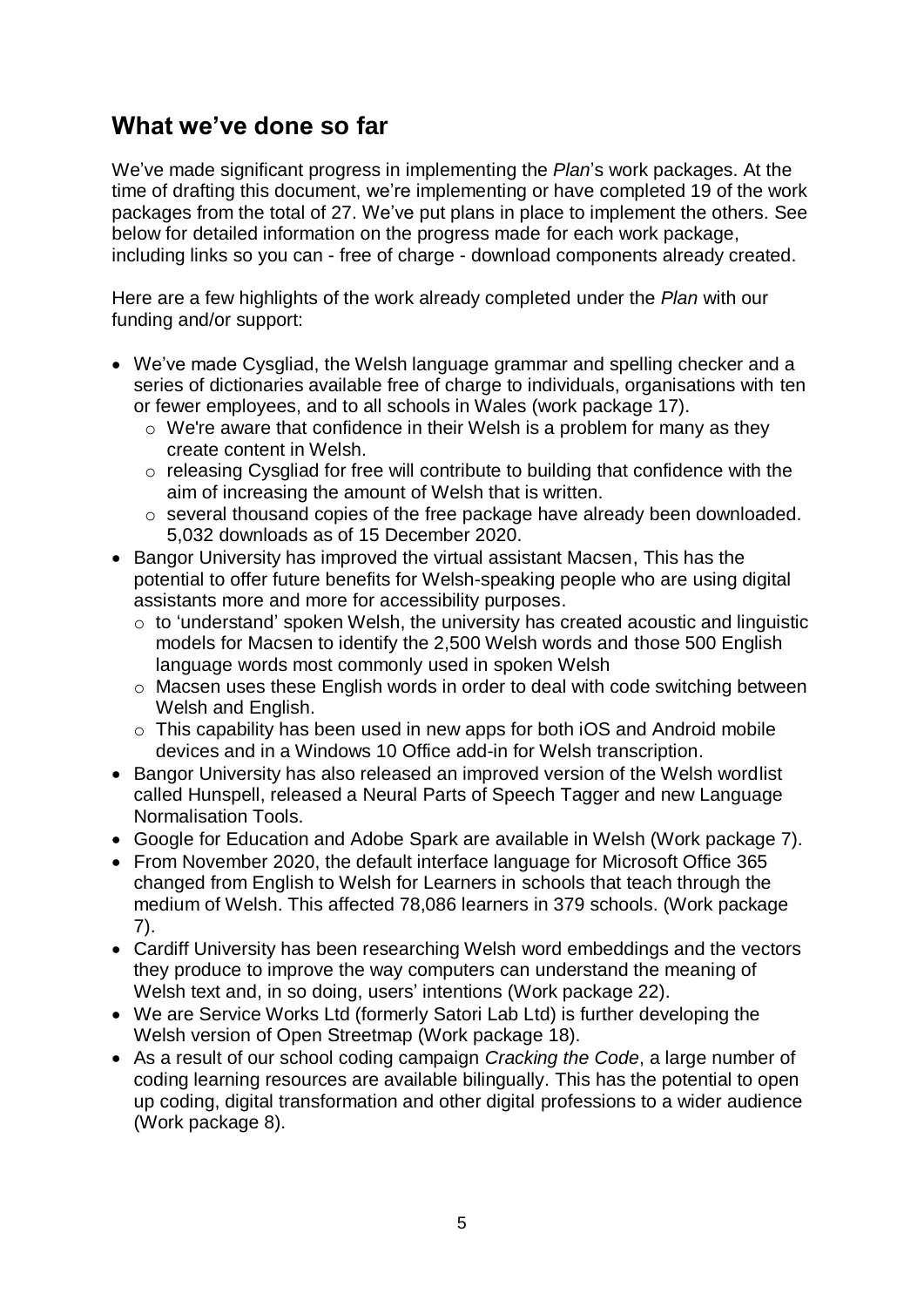- Among the activities undertaken with our grant by the National Library of Wales to increase the use of the Welsh language through the use of Wikipedia were:
	- o the creation of 50,000 bilingual Wikidata items for books, authors and all publishers in Wales with 100 or more publications.
	- o the publication of 500 Wikipedia articles about female authors, using open data.
	- o public workshops where volunteers wrote and edited Welsh Wikipedia articles about literary subjects.
	- o with the collaboration of Menter Môn, developing and holding eight events in schools in north Wales, working with teachers and learners of different ages to create Wikipedia articles about Welsh literature. The emphasis was on titles being studied by the learners themselves
	- $\circ$  all of the social and cultural capital created through this community work (Work Package 15).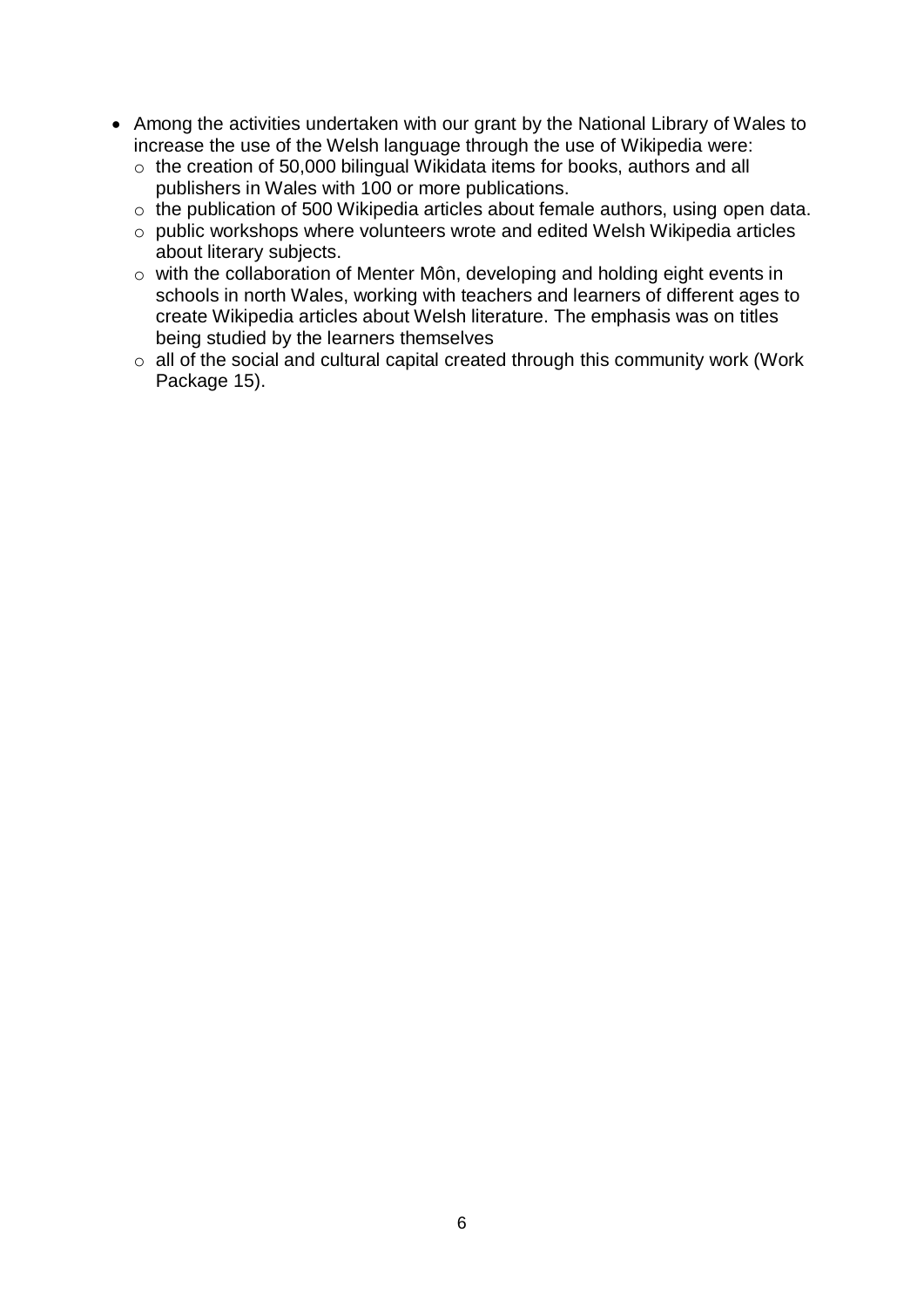## <span id="page-7-0"></span>**What we're doing now**

The main new work in progress under the *Plan* is the work we're funding Bangor University to undertake. During the financial year 2020-21, we've given a grant of £347,950 to the University. The grant was been made conditional on Cysgliad being released free of charge (as noted in several parts of this Report). The work will also see the creation of new Welsh language text-to-speech voices and new skills for the virtual assistant Macsen. The following table details this and other work.

| Table: Components that will have been created under the <i>Plan</i> by the end of |  |
|-----------------------------------------------------------------------------------|--|
| 2020-21                                                                           |  |

| <b>Work</b><br>Package | Work undertaken                                                                                                                                                                                                                                                                                                                                                                                                        | <b>Developer</b>                     |
|------------------------|------------------------------------------------------------------------------------------------------------------------------------------------------------------------------------------------------------------------------------------------------------------------------------------------------------------------------------------------------------------------------------------------------------------------|--------------------------------------|
| 1                      | New Welsh speech-to-text transcription software.                                                                                                                                                                                                                                                                                                                                                                       | <b>Bangor University</b>             |
| $\mathbf{1}$           | New Welsh-language speech-to-text acoustic<br>Model.                                                                                                                                                                                                                                                                                                                                                                   | <b>Bangor University</b>             |
| $\overline{2}$         | Corpus of anonymised Welsh text.                                                                                                                                                                                                                                                                                                                                                                                       | <b>Bangor University</b>             |
| $\overline{2}$         | A new skill for Welsh virtual assistant Macsen.                                                                                                                                                                                                                                                                                                                                                                        | <b>Bangor University</b>             |
| $\overline{2}$         | Update to the Welsh language model of the<br>virtual assistant Macsen.                                                                                                                                                                                                                                                                                                                                                 | <b>Bangor University</b>             |
| 5                      | A revised version of the Welsh personal voice<br>banking application Lleisiwr, which produces a<br>personal and unique text-to-speech voice for any<br>user. This is valuable to Welsh speakers who<br>have a health condition, which could threaten<br>their own voice.                                                                                                                                               | <b>Bangor University</b>             |
| 5                      | Four new bilingual (Welsh-English) text-to-<br>speech voices.                                                                                                                                                                                                                                                                                                                                                          | <b>Bangor University</b>             |
| 6                      | New automated Welsh language quiz software<br>for Welsh learners. The quiz can be inserted into<br>various websites and questions are offered on<br>the basis of word embeddings. This is an<br>example of a development for Welsh learners<br>arising from Cardiff University's language<br>technology infrastructure. Word embeddings will<br>enable hundreds of questions to be created that<br>will help learners. | <b>Cardiff University</b>            |
| $\overline{7}$         | Default language of pupils interface language<br>within Hwb's Office 365 tenant for Welsh medium<br>schools to be Welsh. This will enable many<br>thousands of learners to have an enhanced<br>Welsh language user experience. We are<br>engaging with tech companies such to further<br>promote Welsh language localisation.                                                                                          | Hwb website<br>(Welsh<br>Government) |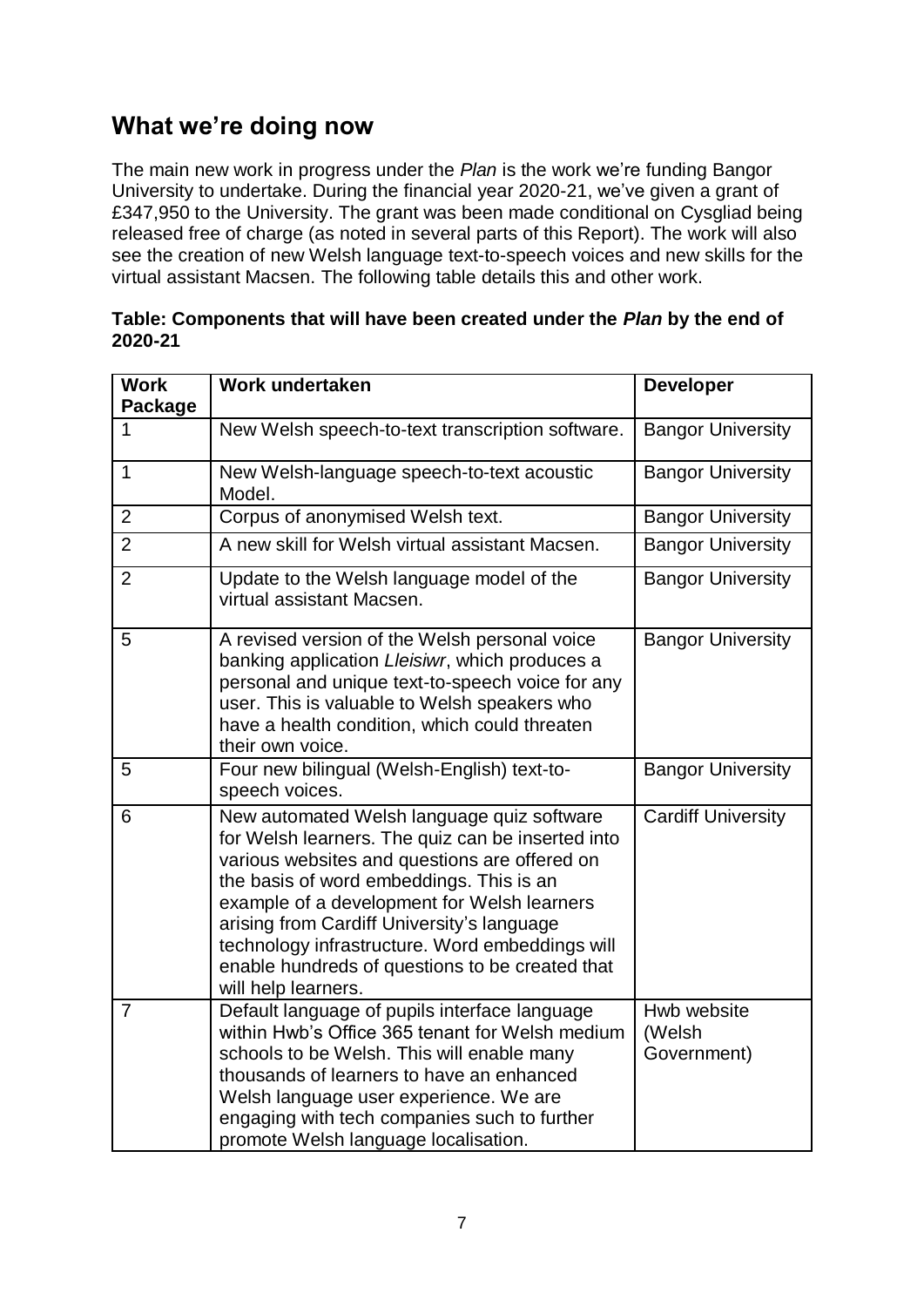| <b>Work</b> | <b>Work undertaken</b>                                                                                                                                                                                                                                                                         | <b>Developer</b>                                                           |
|-------------|------------------------------------------------------------------------------------------------------------------------------------------------------------------------------------------------------------------------------------------------------------------------------------------------|----------------------------------------------------------------------------|
| Package     |                                                                                                                                                                                                                                                                                                |                                                                            |
| 8           | Welsh language coding resources Cracking The<br>Code on our education website Hwb.                                                                                                                                                                                                             | Code Club,<br>Technocamps and<br>others.                                   |
| 9           | Welsh language Touch Typing programme to<br>help blind and visually impaired children to learn<br>to type.                                                                                                                                                                                     | Welsh<br>Government                                                        |
| 10          | A lexicon of Welsh language words.                                                                                                                                                                                                                                                             | <b>Bangor University</b>                                                   |
| 14          | Compilation and publication of a list of Welsh<br>language software.                                                                                                                                                                                                                           | Welsh<br>Government                                                        |
| 15          | The focus for our support to the Wikipedia Welsh<br>language community activity this year is<br>photography with a project called #Wici-Pics.<br>Nine online #Wici-Pics workshops or events will<br>be held and Welsh data for 6,426 chapels in<br>Wales will be added to Wikidata in 2020-21. | <b>The National</b><br>Library of Wales<br>assisted by Menter<br>laith Môn |
| 15          | #WikiAddysg: new Welsh Wikipedia articles<br>about the subject History to ensure suitable<br>resources are available for the new curriculum at<br>school.                                                                                                                                      | <b>The National</b><br>Library of Wales<br>assisted by Menter<br>laith Môn |
| 16          | Corpus of Welsh sentences tagged with parts of<br>speech.                                                                                                                                                                                                                                      | <b>Bangor University</b>                                                   |
| 17          | Update to the Welsh Hunspell word list.                                                                                                                                                                                                                                                        | <b>Bangor University</b>                                                   |
| 18          | Improvements to OpenStreetMap Wales to show<br>more place names, streets and geographical<br>features such as lakes in Welsh on an interactive<br>map.                                                                                                                                         | We Are Service<br>Works Ltd.                                               |
| 19          | 107 translation memories had been released free<br>of charge for use under open licence on the Byd<br>Term Cymru website at the time of compiling this<br>document. Translators can load and use these<br>memories into their own translation systems for<br>reuse.                            | Welsh<br>Government                                                        |
| 21          | A Welsh part of speech tagger developed using<br>neural networks.                                                                                                                                                                                                                              | <b>Bangor University</b>                                                   |
| 21          | Welsh language text manipulation scripts for<br>mutations, plural forms, etc.                                                                                                                                                                                                                  | <b>Bangor University</b>                                                   |
| 21          | Normaliser to pre-process Welsh language text.                                                                                                                                                                                                                                                 | <b>Bangor University</b>                                                   |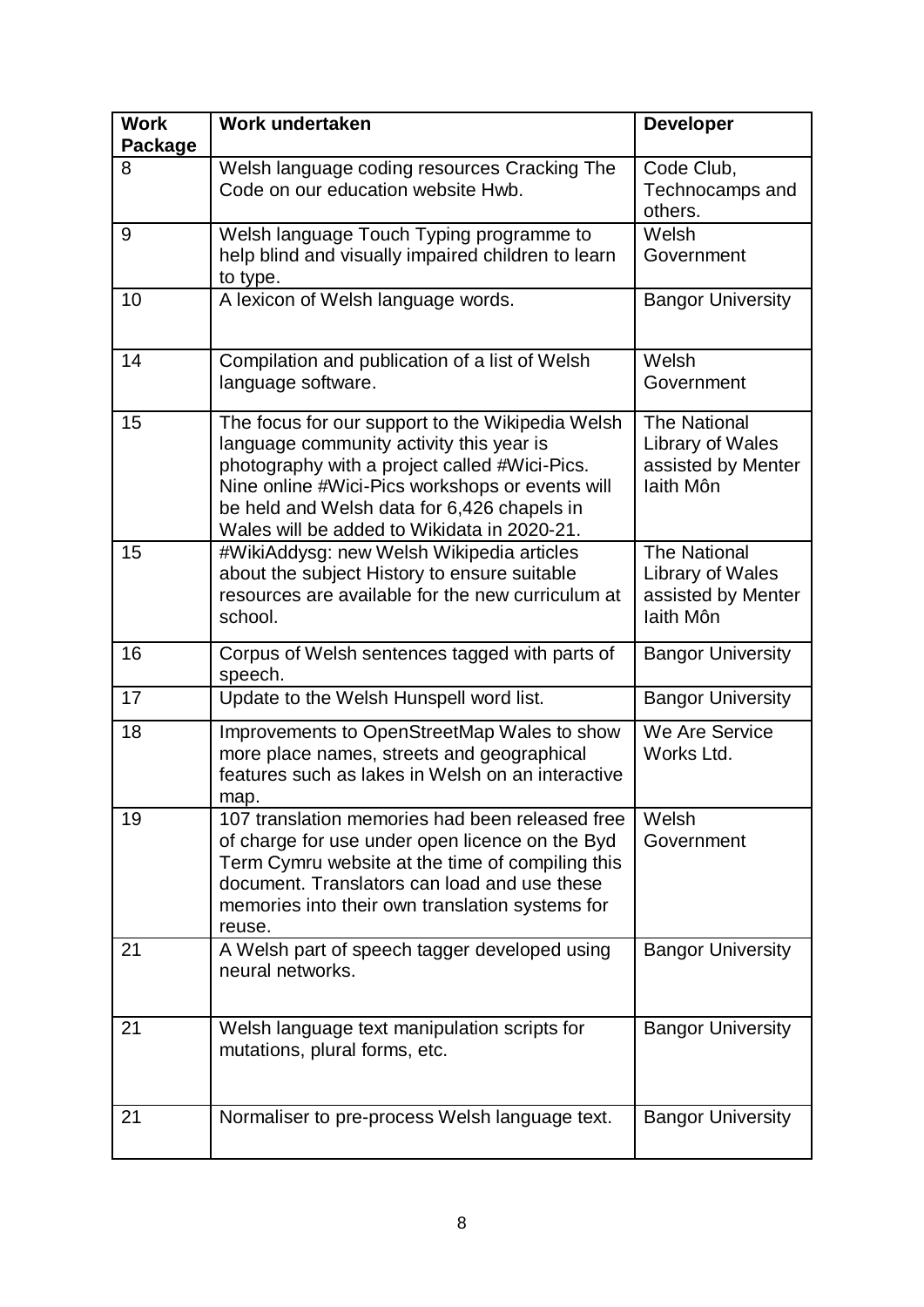| <b>Work</b><br>Package | Work undertaken                                                                                                                                                                                                                                                                      | <b>Developer</b>          |
|------------------------|--------------------------------------------------------------------------------------------------------------------------------------------------------------------------------------------------------------------------------------------------------------------------------------|---------------------------|
| 22                     | New vectors for Welsh language text models.                                                                                                                                                                                                                                          | <b>Bangor University</b>  |
| 22                     | An academic paper on the process of using<br>cross-linguistic embeddings to create new<br>natural language processing tools for the Welsh<br>language based on English language data.<br>Implications and lessons for other smaller<br>languages throughout the world are discussed. | <b>Cardiff University</b> |
| 25                     | A new automatic sentiment/opinion analysis tool<br>for Welsh language texts, developed using cross-<br>linguistic embeddings.                                                                                                                                                        | <b>Cardiff University</b> |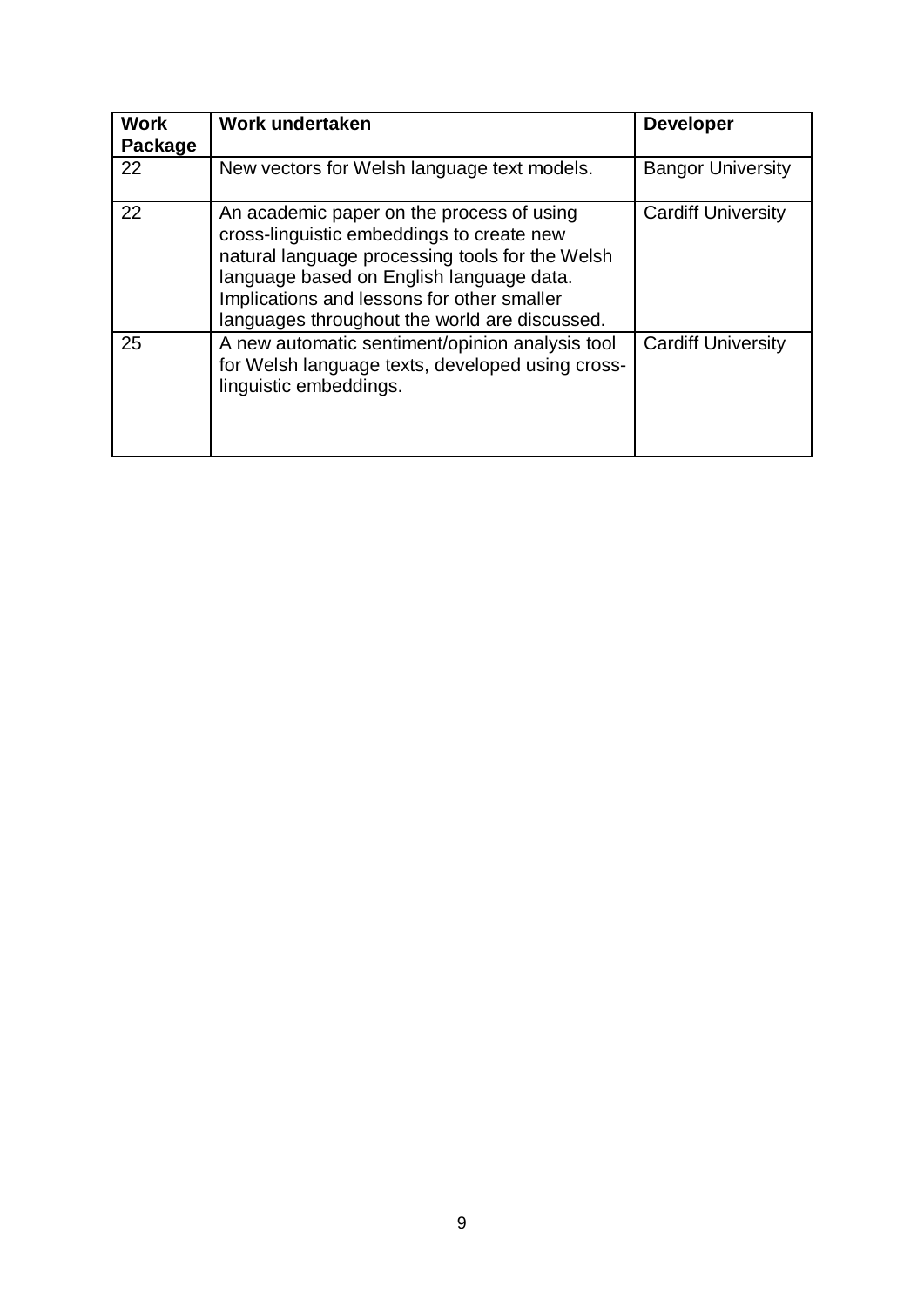## <span id="page-10-0"></span>**Background**

Here's some background about how we went about creating and implementing the *Plan* and the choosing the components produced: quality control and independent peer review.

There are a number of ways of evaluating the *Plan's* outputs and progress. This section sets these out. Quality is paramount for products and components we create, as is our wish for them to be released under a suitable open licence and to be widely adapted and adopted. With this in mind, we've put these measures in place:

- (1) The *Plan* was created in conjunction with the Welsh Language Technology Board, chaired by the (then) Minister for International Relations and the Welsh Language. This co-creative approach was a way of ensuring the input of a wide range of stakeholders who had the skills and experience of working in the world of language technology and/or of its implementation. A list of the members of that board is available at the end of the *Plan*.
- (2) In addition to this, having published and begun implementing the *Plan*, we've established a formal 'peer review' mechanism for the evaluation of work that we may fund. Several internal and external experts undertook these reviews. The aim of this was to challenge us and our potential contractors constructively and to help us achieve the best possible standard of work.
- (3) As well as this, there will be further peer reviews of new components created under our new grants (as noted, the main new grant is currently for work being undertaken by Bangor University).
	- i. These reviews will be carried out by an independent computational linguist, unconnected to the project.
	- ii. We're doing this to ensure that all components are of the highest quality, and that they conform to relevant international standards, (so that they can be used by as many systems and organisations as possible).
	- iii. We stress that the philosophy of the *Plan* is that components we fund should be available free of charge to everyone under a suitable open licence, as far as possible.
- (4) We also spent a substantial amount of time reviewing potential work with a software intellectual property lawyer to ensure our 'free' software philosophy was implemented.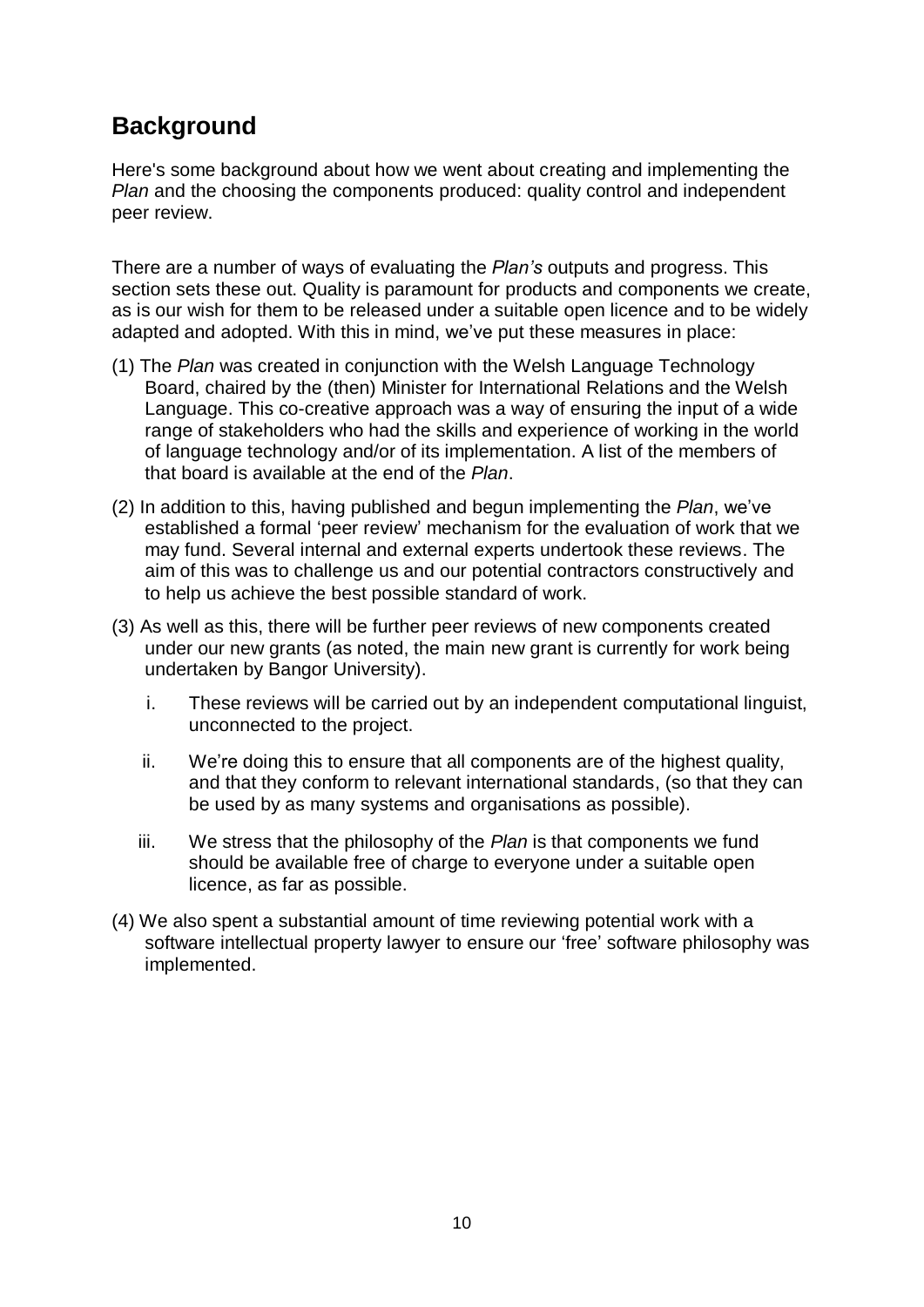### <span id="page-11-0"></span>**Making sure all this work gets used as much as possible**

Making sure companies, organisations and people make use of what's created is key, as is awareness and ownership of what's in the pipeline.

The main purpose of funding software components is so that they can be used to facilitate and increase the use of Welsh. For that to happen, as well as *existing*, the components must be *used* in software. For them to be used,

people/companies/organizations must know about their existence, appreciate the need for Welsh components, and include them in their products.

Please note that this paper doesn't necessarily discuss components that the public themselves use directly. What the *Plan* creates are infrastructural components that, when implemented in other programmes/apps/products, will enable the Welsh language to be used in situations where Welsh speakers can currently only use English. Smart personal assistants, (or smart loudspeakers such as Alexa, Siri, Google Assistant)), are one possible example of the type of software made by several manufacturers that could use the components we create.

Here's how we're aiming to ensure the use of the components that we create and how we are building ownership of the philosophy and outputs of the *Plan*:

- (1) We made it a requirement on Bangor University to convene a network of independent experts (by open invitation) to ensure external expert inspection of the work the University undertakes with our financial support. Welsh Government officials will also be formally involved in the overview of each work stream. This is in addition to the peer review noted above.
- (2) Also, as part of Bangor University's grant, we've made it a requirement that the University must create and implement a plan to ensure the components they develop are actually used by external organisations. The Welsh Government similarly emphasises these products in the advice it provides to external organisations and internal colleagues, and as we utilise the procurement system for the purposes of driving the Welsh language software market.
- (3) The *Welsh Language Technology Action Plan* is the subject of scrutiny by internal Welsh Government committees, including the Welsh Government's Digital and Data Officials Group.
- (4) In addition, officials carry out work on the *Plan* in various Welsh Government departments. This is part of the work to mainstream the Welsh language across all policy areas in line with the first Minister's leadership manifesto. Procurement is one example of this, as is *Cymraeg. It belongs to us all*, the Welsh Government's policy for the Welsh language internally.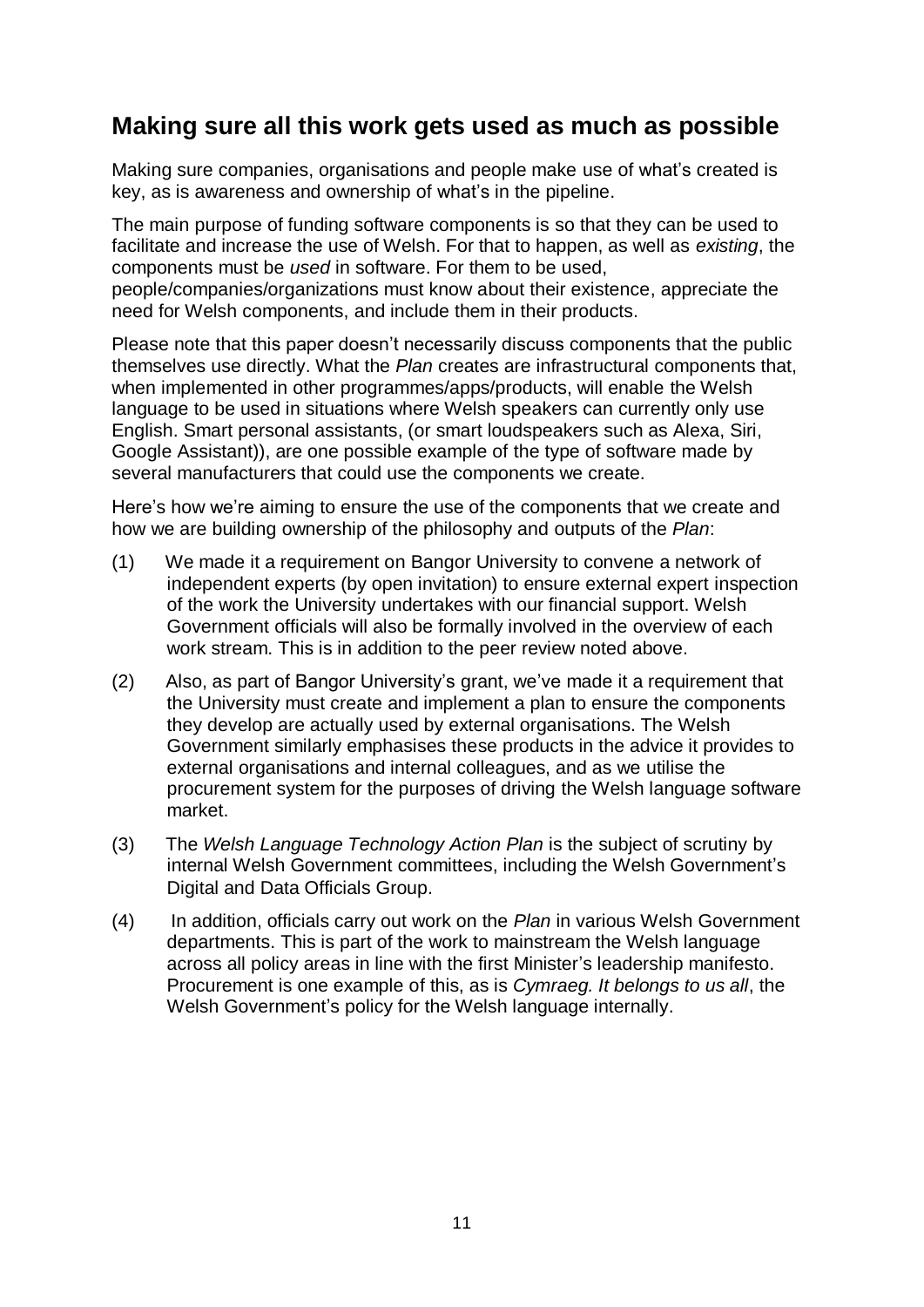## <span id="page-12-0"></span>**How much has this all cost?**

Between its launch in 2018 and the end of the 2020-21 financial year we will have spent £651,000 on the implementation of the *Plan*. This document details the work undertaken with that expenditure. The *Plan* leads us beyond the current Senedd, and will be fed into the next *Cymraeg 2050* five-year plan*.*

For 2020-21 we've awarded four technology grants:

- £348k: Language Technologies Unit, Canolfan Bedwyr (Bangor University) to work on the *Plan*'s work packages. We detail this grant in a number of places in this paper.
- £90k: Cardiff University: To develop automatic sentiment analysis of Welsh language texts using innovative cross-lingual word embeddings.
- £15k: The National Library of Wales: to crowdsource Welsh photos and stories in Welsh in a project called #Wici-Pics. This is in conjunction with Menter laith Môn.
- £10k: Mapping Wales (The Satori Lab (now We Are Service Works) Ltd.) To continue to develop interactive maps displaying Welsh-language place names and interface.

It should also be noted that further expenditure on technology and the Welsh language is made by the National Centre for Learning Welsh and funding streams beyond the portfolio of the Minister for Mental Health, Wellbeing and Welsh Language (e.g. resources in Welsh for those with additional learning needs, Cracking the Code's bilingual resources, etc.).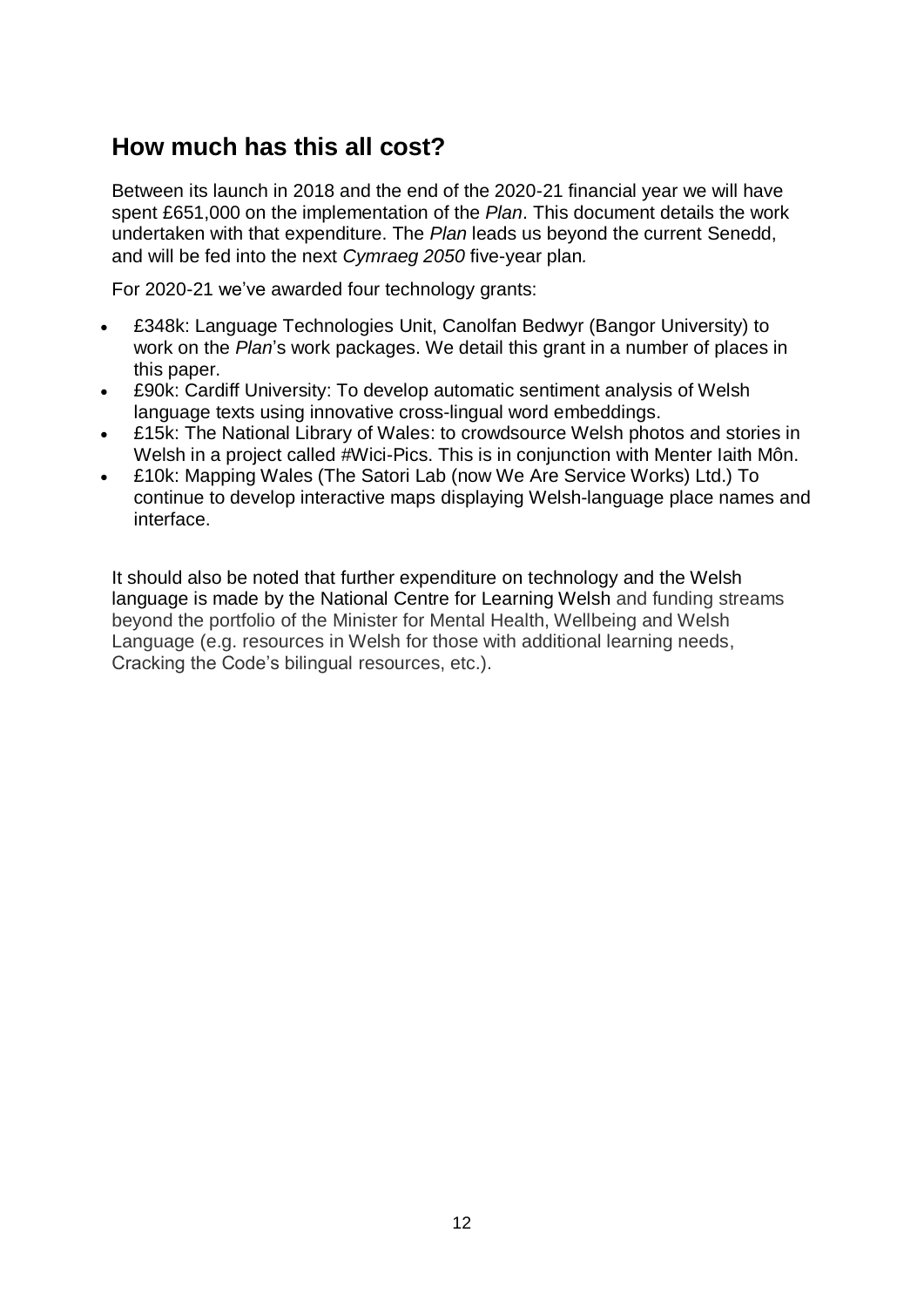#### <span id="page-13-0"></span>**Work with the major technology companies**

Microsoft is a good example of how the public sector has worked with international technology companies. For nearly 20 years, Microsoft's Welsh language provision has increased, from a spellchecker, to a series of user interfaces (Windows, Office, SharePoint) and other tools that enable the use of Welsh (the Welsh Language Board began this work and it was transferred to the Welsh Government on the abolition of the Board in 2012). These are all available free of charge and have been created without financial expense to the state. We have a constructive relationship and an ongoing dialogue with Microsoft about many matters, Welsh language provision being just one.

We recognised at the beginning of coronavirus lockdown that Microsoft software such as Microsoft Teams, facilitated the continuation of organisations' work. We also realised it was a problem to hold these video meetings bilingually via simultaneous human interpretation (other software offers this facility). The Minister wrote to Microsoft to make the case for introducing the ability to offer simultaneous human interpretation to its Teams software (which will eventually replace Skype for Business) and shared her letter on her Twitter feed. If this facility is developed, there will be an increase in the use of small languages throughout the world (it also applies of course to all major international organizations that are multilingual).

As set out elsewhere in this paper, we've worked with Google to ensure that Google for Education, including Google Classroom is available in Welsh. We're in discussions with a number of other organisations such as Adobe, which has released a Welsh version of Adobe Spark. From November 2020, we switched the default interface language of Microsoft Office 365 from English to Welsh for 78,086 learners in 379 schools which teach through the medium of Welsh.

We think our policy of funding development which is shared under a permissive, open licence helps to make it as easy as possible for large companies to add the Welsh language to their own services and makes it easier to make a business case for a relatively small market.

We've recently been holding meetings with a number of large international companies and have provided advice to those planning to add Welsh to their products and services. E.g. we can offer the components and data we create, including translation memory data, so Welsh can be added to companies' products and services.

Our work in procurement, together with our openly-licenced free software philosophy will also facilitate the future development of bilingual software by all manufacturers.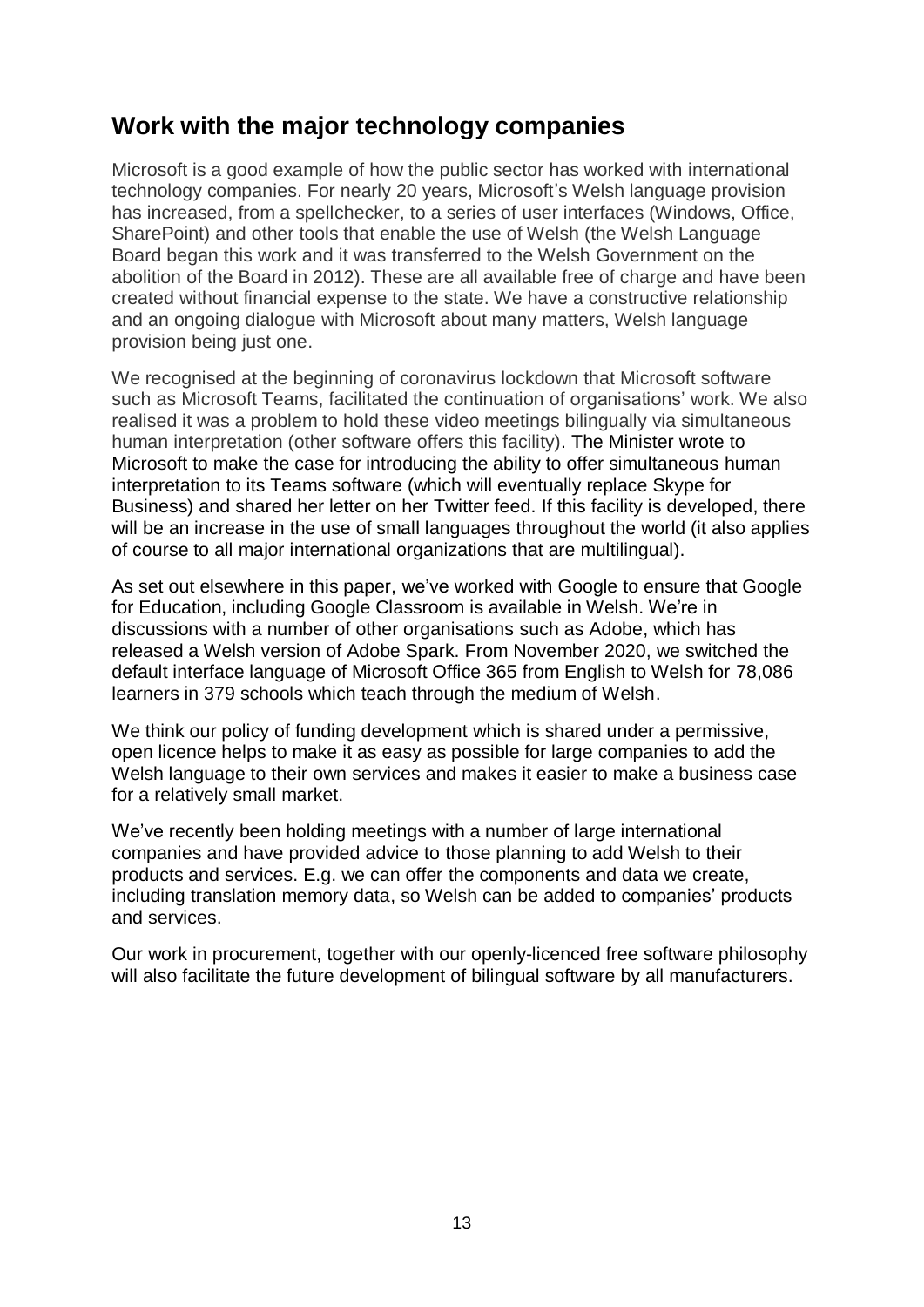# <span id="page-14-0"></span>**Progress of individual Work Packages**

| <b>Description and</b><br><b>Action Plan Work</b>                                                                 | What's been done/What's being done                                                                                                                                                                                                                                                                                                                                                                                                                                                                                                                                                                                                                                                                                                                                                                                                                                                                                                                                                                                                                                                                                                                                                         |
|-------------------------------------------------------------------------------------------------------------------|--------------------------------------------------------------------------------------------------------------------------------------------------------------------------------------------------------------------------------------------------------------------------------------------------------------------------------------------------------------------------------------------------------------------------------------------------------------------------------------------------------------------------------------------------------------------------------------------------------------------------------------------------------------------------------------------------------------------------------------------------------------------------------------------------------------------------------------------------------------------------------------------------------------------------------------------------------------------------------------------------------------------------------------------------------------------------------------------------------------------------------------------------------------------------------------------|
| Package number                                                                                                    |                                                                                                                                                                                                                                                                                                                                                                                                                                                                                                                                                                                                                                                                                                                                                                                                                                                                                                                                                                                                                                                                                                                                                                                            |
| WP.1. Welsh-<br>language speech-<br>to-text facilities and<br>components.                                         | We're funding Bangor University to develop Welsh speech-to-<br>text components. As a result of this work, it's now possible to<br>identify and transcribe the 2,500 words most commonly<br>uttered when speaking Welsh. The facility can also deal with<br>the English words which are most commonly used by people<br>speaking Welsh when code switching. A talk and type<br>extension or add-on has been created for Microsoft Office on<br>Windows 10. When examining how such technology can be of<br>use to the Welsh language, we hold discussions with a<br>number of organisations, e.g. to see how Welsh audio<br>recordings can be transcribed automatically. Bangor<br>University is looking at ways of automating subtitles on Welsh<br>videos.                                                                                                                                                                                                                                                                                                                                                                                                                                |
| WP.2. Welsh-<br>language machine<br>learning and<br>conversational<br>Artificial<br>Intelligence.                 | We're funding Bangor University to further develop a virtual<br>assistant (Macsen). It's now possible to speak with Macsen in<br>a natural Welsh to ask it to complete tasks or to request<br>information. A Macsen app has been created for Apple iOS<br>and Android. We've also been discussing with private<br>companies how these skills could be incorporated into their<br>smart devices.                                                                                                                                                                                                                                                                                                                                                                                                                                                                                                                                                                                                                                                                                                                                                                                            |
| WP.3. Welsh<br>language audio<br>corpora for<br>annotation, to train<br>speech-to-text and<br>other technologies. | We've already funded 'Paldaruo', a crowdsourcing app to<br>collect Welsh voice data. It's used to train technologies and for<br>academic research.<br>We've also supported the campaign to get as many people as<br>possible to contribute to the Mozilla Common Voice project<br>https://voice.mozilla.org/cy (this link only works on Firefox and<br>Chrome browsers) by sponsoring marketing work on social<br>media and by using our own social media channels. Common<br>Voice is a crowdsourcing programme that collects voice data<br>for many of the world's languages, with the aim of facilitating<br>speech technology in those languages. The corpora created<br>through Common Voice are available for downloading and use<br>under open licence. 94 hours of Welsh language voice<br>recordings are available for download at the time of writing.<br>Through the European KESS II programme we've funded PhD<br>research into Welsh language speech technology, by<br>analysing the speech and subtitles of S4C programmes. The<br>impact of differences in local accents on the accuracy of<br>transcribing Welsh voices has been an important aspect of<br>this research. |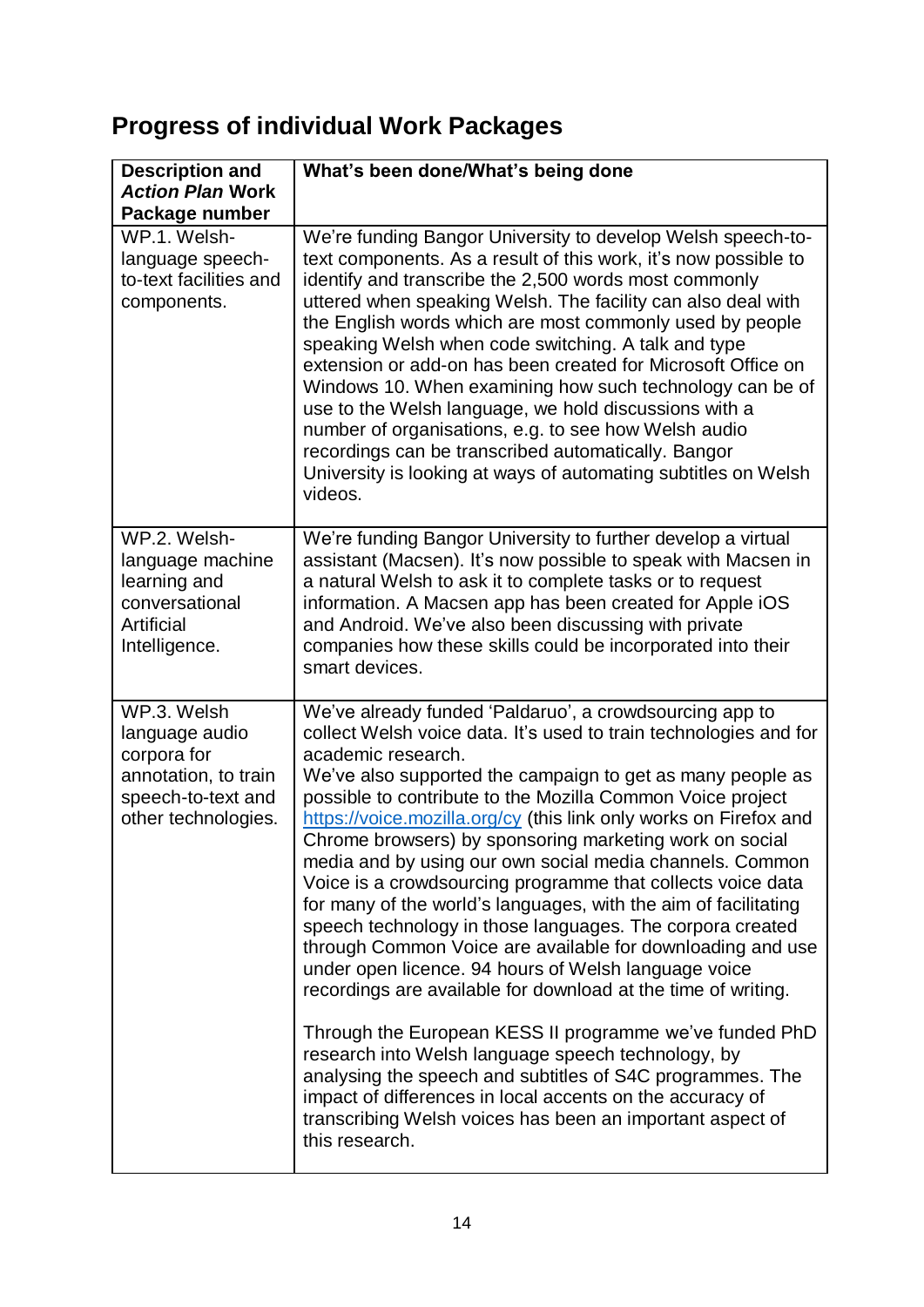| <b>Description and</b><br><b>Action Plan Work</b>                                                                                       | What's been done/What's being done                                                                                                                                                                                                                                                                                                                                                                                                                                                                                                                                                                                                                                                                                                                                                                                                                                                                                                                               |
|-----------------------------------------------------------------------------------------------------------------------------------------|------------------------------------------------------------------------------------------------------------------------------------------------------------------------------------------------------------------------------------------------------------------------------------------------------------------------------------------------------------------------------------------------------------------------------------------------------------------------------------------------------------------------------------------------------------------------------------------------------------------------------------------------------------------------------------------------------------------------------------------------------------------------------------------------------------------------------------------------------------------------------------------------------------------------------------------------------------------|
| Package number<br>WP.4. Improve user<br>experience of<br>Welsh language<br>technology through<br>behavioural<br>economic<br>techniques. | When drafting the Welsh Language Technology Action Plan<br>we heard that some people struggle to access Welsh-<br>language technological services despite them being available.<br>Consequently the use of some of them is low. This is often<br>due to the way the language choice on that service is<br>architectured (it expects the Welsh speaker to look for the<br>service rather than a given organisation offering it proactively).<br>Work in this area is also linked to work packages 7 and 13<br>and also our policy for working bilingually internally in the<br>Welsh Government Cymraeg. It belongs to us all, in which<br>behavioural economic techniques are used to increase the<br>use of Welsh in technology. This work is detailed under each<br>specific work package section. There's another example of<br>this in our work to reduce the friction in finding the Welsh<br>interface for thousands of Welsh-speaking learners in school. |
| WP.5. Frameworks<br>to personalise text-<br>to-speech and bank<br>individual voices.                                                    | The foundations of this work were laid as we funded a pilot<br>version of the Lleisiwr voice banking application by Bangor<br>University. This allows individuals to record scripts that are<br>then turned into TTS (text-to-speech) versions of that person's<br>Welsh and English speaking voice.<br>The university has since developed its voice banking even<br>further as part of our work in the wider text-to-speech world,<br>and Lleisiwr 2 is now available. From our discussions with<br>stakeholders, we understood that new Welsh-language voices<br>were needed. Creating these is part of our work, although it<br>has been delayed slightly because of COVID-19. By the end<br>of 2020-21, we hope four new Welsh voices will be available<br>for use under open licence (one male and one female voice<br>with a southern Welsh accent, and the same number as a<br>northern Welsh accent).                                                    |
| WP.6. Interactive<br>content and<br>software for Welsh<br>learners.                                                                     | The Centre for Welsh Language Learning has already<br>planned to deliver much of its training online and it's fair to say<br>that the Welsh learning sector had responded well to the<br>COVID-19 situation by its use of the available technology to<br>facilitate its work. For example, all face-to-face community<br>lessons that began in September 2019 or January 2020 are<br>now being maintained on-line. This has enabled all learners to<br>continue to learn Welsh as well as to bring other benefits e.g.<br>using technology to keep in touch with other people during the<br>lockdown period.<br>The Centre has also launched a new blended learning course<br>which is being run online so learners can work independently                                                                                                                                                                                                                       |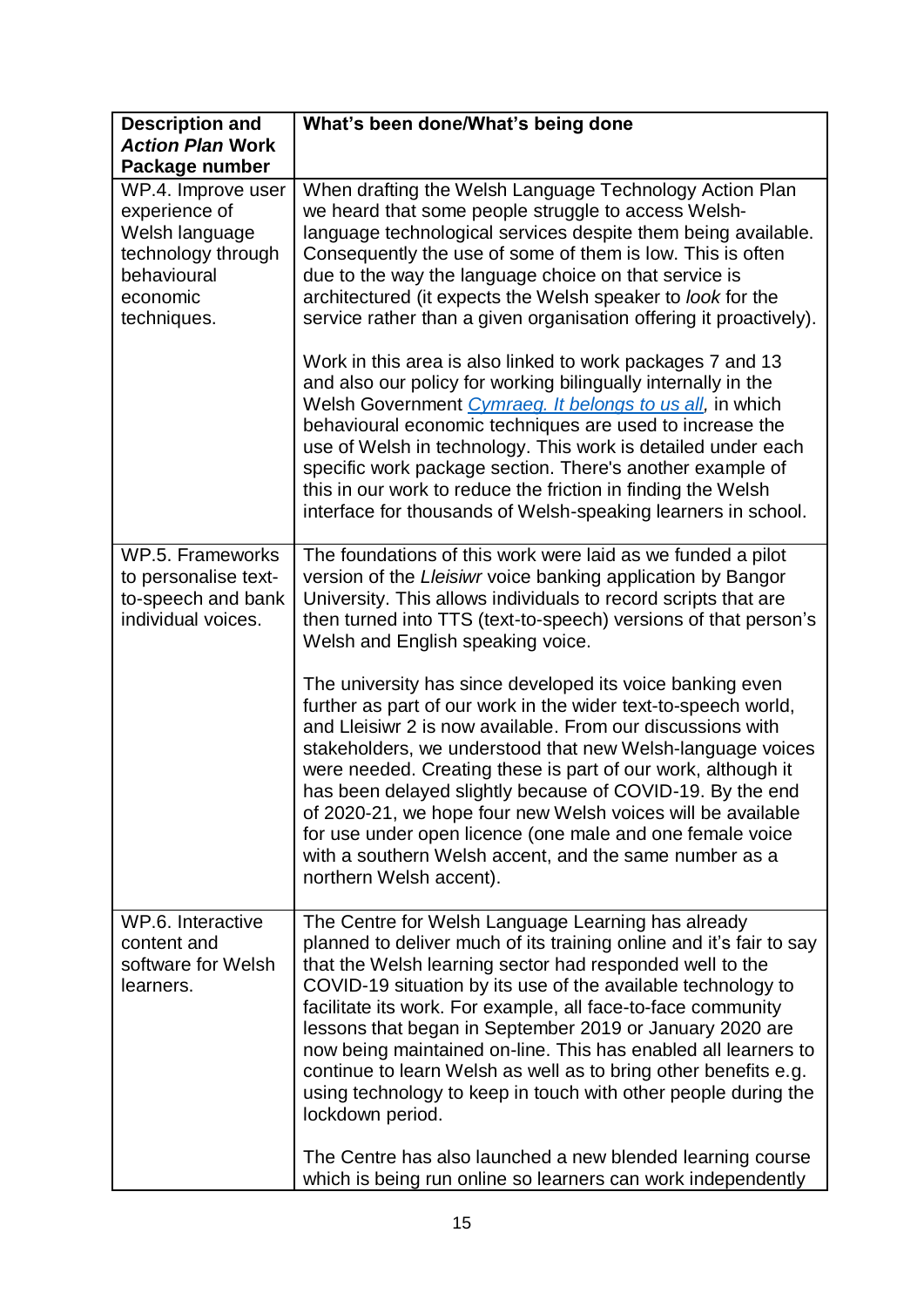| <b>Description and</b><br><b>Action Plan Work</b>                                                                                                                                                                                                 | What's been done/What's being done                                                                                                                                                                                                                                                                                                                                                                                                                                                                                                                                                                                                                                                        |
|---------------------------------------------------------------------------------------------------------------------------------------------------------------------------------------------------------------------------------------------------|-------------------------------------------------------------------------------------------------------------------------------------------------------------------------------------------------------------------------------------------------------------------------------------------------------------------------------------------------------------------------------------------------------------------------------------------------------------------------------------------------------------------------------------------------------------------------------------------------------------------------------------------------------------------------------------------|
| Package number                                                                                                                                                                                                                                    |                                                                                                                                                                                                                                                                                                                                                                                                                                                                                                                                                                                                                                                                                           |
|                                                                                                                                                                                                                                                   | and have sessions with tutors. Over 7,000 new learners<br>registered an interest in the course, and 1,300 learners have<br>now started the course in 89 different classes.                                                                                                                                                                                                                                                                                                                                                                                                                                                                                                                |
|                                                                                                                                                                                                                                                   | The centre has started to run "Welsh at home" daily lessons<br>on Facebook. Over 1,000 people look at the lesson every day.<br>This helps to bring Welsh into homes while schools are<br>closed.                                                                                                                                                                                                                                                                                                                                                                                                                                                                                          |
|                                                                                                                                                                                                                                                   | Cardiff University is developing new games for Welsh<br>learners. This comes as a result of its work on natural<br>language processing and the university is in collaborating with<br>the Centre for Welsh Language Learning on this.                                                                                                                                                                                                                                                                                                                                                                                                                                                     |
|                                                                                                                                                                                                                                                   | In May 2020 the Centre announced a new partnership with<br>Say Something in Welsh (SSIW). The centre and SSIW will<br>share resources and It'll be possible for learners of either<br>provider to enjoy a discount for access to the lessons of the<br>other. This is a step towards creating a single community for<br>Welsh learners and increasing access to courses of different<br>kinds. Learners will also have the opportunity to join the virtual<br>community of SSIW, where it's possible to converse with other<br>learners. There will be further opportunities for both<br>organisations to share good practice and to share the benefits<br>of technological developments. |
|                                                                                                                                                                                                                                                   | Future plans for the Centre include live question and answer<br>sessions on Facebook, sessions for parents and carers of<br>young children and the introduction of blended learning<br>lessons at other levels. The Centre will also be relaunching its<br>programme 'Siarad', which matches Welsh speakers with<br>learners, with the aim of helping to develop confidence in<br>using the Welsh language.                                                                                                                                                                                                                                                                               |
| WP.7. Education<br>and skills. The<br>Welsh language to<br>be the user<br>interface (UI)<br>language of<br>devices in Welsh-<br>medium education<br>and for Welsh-<br>speaking students<br>and staff in colleges<br>and universities in<br>Wales. | This work has been done for Welsh-medium schools. It<br>involves the Hwb Office 365 interface. Hwb is one of the<br>largest single education tenancies in Microsoft around the<br>world, with over 550k users. Microsoft Office 365 was already<br>available in Welsh for school learners in Wales through Hwb,<br>but each individual user had to make a decision of his or her<br>own accord to choose to switch their language interface from<br>English. This Work Package has ensured that learners in<br>Welsh-medium schools are presented with the Welsh<br>language interface on Office 365 as a default, without them<br>having to do anything.                                 |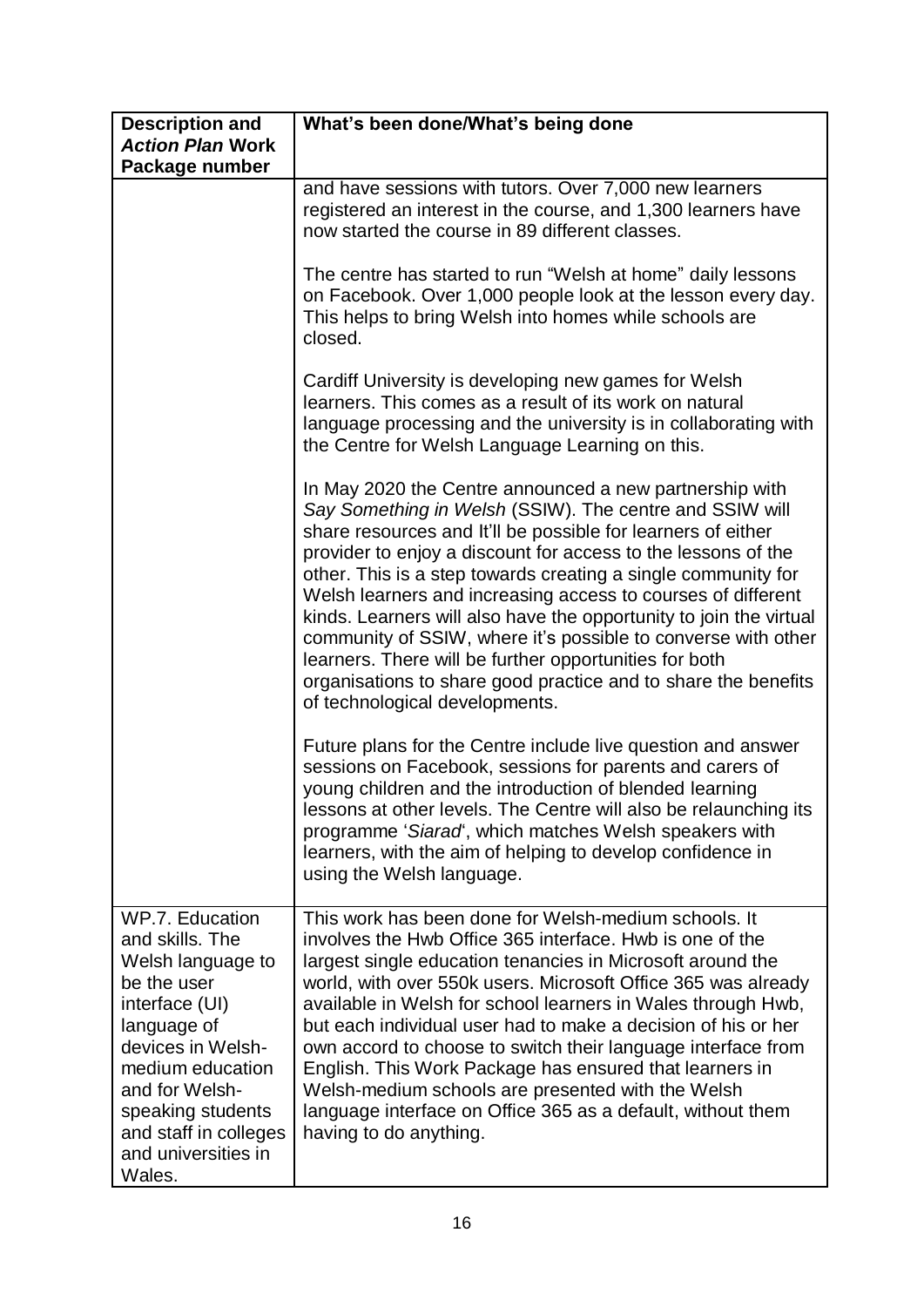| <b>Description and</b>                                                                                                                           | What's been done/What's being done                                                                                                                                                                                                                                                                                                                                                                                                                                                                                                                                                                                                                                                         |
|--------------------------------------------------------------------------------------------------------------------------------------------------|--------------------------------------------------------------------------------------------------------------------------------------------------------------------------------------------------------------------------------------------------------------------------------------------------------------------------------------------------------------------------------------------------------------------------------------------------------------------------------------------------------------------------------------------------------------------------------------------------------------------------------------------------------------------------------------------|
| <b>Action Plan Work</b><br>Package number                                                                                                        |                                                                                                                                                                                                                                                                                                                                                                                                                                                                                                                                                                                                                                                                                            |
|                                                                                                                                                  | This is an example of our work using behavioural economic<br>techniques noted in Work Package 4 above (defaulting being<br>one the cornerstones of the MINDSPACE behaviour change<br>model, and its EAST sub-model).<br>One of the aims of defaulting the Hwb interface and services<br>to Welsh for learners in Welsh medium schools is to make it<br>'EAST' (Easy, Attractive, Social, Timely) for them to use the<br>language, i.e. remove the 'friction' (the difficulty) from using<br>the Welsh language.<br>Since the publication of the Plan, we've also worked together<br>with Google to ensure Google for Education is available on<br>Hwb in Welsh, and so too is Adobe Spark. |
| WP.8. Promote<br>Welsh language<br>technology and                                                                                                | We've funded Welsh language coding resources through<br>several sources (for example, Cracking the Code resources<br>are available bilingually on our Hwb website.                                                                                                                                                                                                                                                                                                                                                                                                                                                                                                                         |
| coding resources to<br>teachers and<br>children and others.                                                                                      | Technocamps (Technology workshop providers) reported that<br>the number of teachers who had attended their course to train<br>teachers to teach coding through the medium of Welsh had<br>grown from 40 in the year 2017-18 to 49 in 2018-19. The<br>latest data about use of the resources will soon be available.<br>We're also in discussions with other external suppliers with a<br>view to providing practical support for them to increase their<br>training provision.                                                                                                                                                                                                             |
| WP.9. Create<br>and/or develop<br>facilities to assist<br>Welsh speakers<br>with additional<br>learning and/or<br>accessibility<br>requirements. | There's a need to identify the gaps in additional learning<br>needs (ALN) provision in Welsh. E.g. while a learner with<br>dyslexia who writes an essay in English can use a speech-to-<br>text resource to dictate English language content, the same<br>resource is not available in Welsh. The speech-to-text<br>infrastructure work that we're funding and share under open<br>licence in Work Package 1 will therefore contribute to enabling<br>education companies to create such a resource.                                                                                                                                                                                       |
|                                                                                                                                                  | We've held discussions with ALN experts, e.g. Teachers who<br>teach blind and visually impaired learners. On this basis,<br>we've commissioned a new Welsh touch typing Learning<br>Resource.                                                                                                                                                                                                                                                                                                                                                                                                                                                                                              |
|                                                                                                                                                  | The resources released as a result of our work will help with<br>aspects of digital accessibility in Welsh as well as assisting<br>learners with ALN.                                                                                                                                                                                                                                                                                                                                                                                                                                                                                                                                      |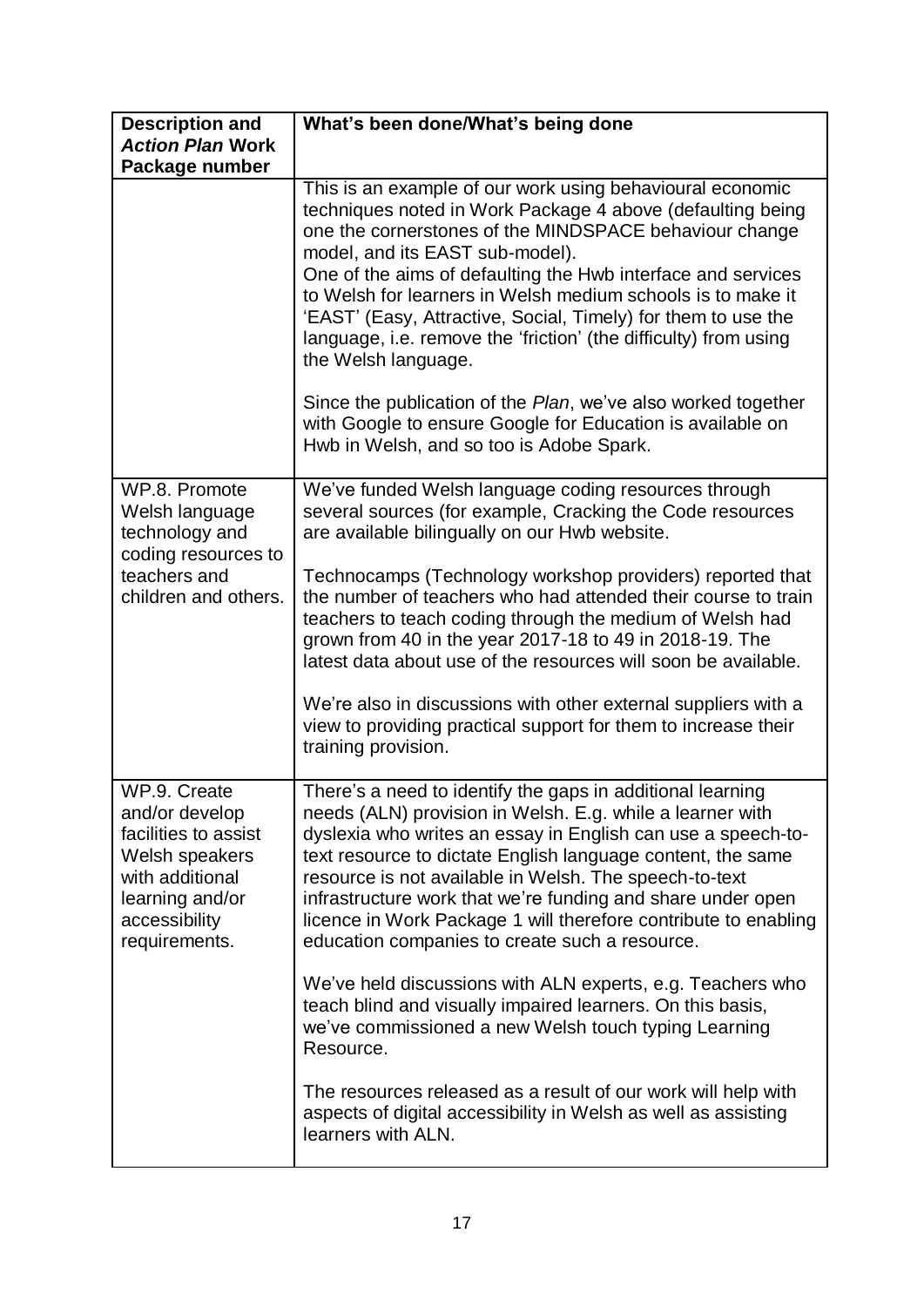| <b>Description and</b>                                                                                                                                                                                          | What's been done/What's being done                                                                                                                                                                                                                                                                                                                                                                                                                                                                                                                                                                              |
|-----------------------------------------------------------------------------------------------------------------------------------------------------------------------------------------------------------------|-----------------------------------------------------------------------------------------------------------------------------------------------------------------------------------------------------------------------------------------------------------------------------------------------------------------------------------------------------------------------------------------------------------------------------------------------------------------------------------------------------------------------------------------------------------------------------------------------------------------|
| <b>Action Plan Work</b>                                                                                                                                                                                         |                                                                                                                                                                                                                                                                                                                                                                                                                                                                                                                                                                                                                 |
| Package number                                                                                                                                                                                                  |                                                                                                                                                                                                                                                                                                                                                                                                                                                                                                                                                                                                                 |
| <b>WP.10. The</b><br>Workplace.<br><b>Ensuring suitable</b><br>English/Welsh and<br>Welsh/English<br>machine translation<br>systems for<br>different linguistic<br>domains and<br>registers.                    | We're funding and adopting in our own work, a number of<br>streams of activity in this area. We're funding Cardiff<br>University to develop a new type of machine translator that<br>uses cross-lingual word embeddings to convert words and<br>terms (this will help us to establish principles that can be used<br>in other aspects of natural Welsh language processing,<br>particularly those where there is much less Welsh language<br>than English language data).<br>In addition to machine translation, we freely and openly share<br>translation memories. The parallel bilingual data in translation |
|                                                                                                                                                                                                                 | memories can also be fed into automatic machine translation<br>products (see Work Package 11) to increase their productivity.                                                                                                                                                                                                                                                                                                                                                                                                                                                                                   |
|                                                                                                                                                                                                                 | We also hold discussions with external organisations, to<br>facilitate their use of machine translation, and with some<br>companies to assist them in developing machine translation<br>products.                                                                                                                                                                                                                                                                                                                                                                                                               |
|                                                                                                                                                                                                                 | IBM Watson Translate has introduced the ability to translate<br>from Welsh to English. Cwm Taf Morgannwg University Health<br>Board is the main partner. We welcome new Welsh language<br>products like this from a large company like IBM.                                                                                                                                                                                                                                                                                                                                                                     |
| WP.11. Take full<br>advantage of<br>existing translation<br>memory software to<br>assist human<br>translators to<br>increase the<br>amount of Welsh-<br>language material<br>in the linguistic<br>landscape. By | Translation memories have a significant contribution to make<br>to increasing the amount of Welsh available in the linguistic<br>landscape. At the time of writing, we'd shared 107 translation<br>memories on our BydTerm Cymru website, along with three<br>large memories associated with new terms emerging as a<br>result of COVID-19, all of which are available to be<br>downloaded and used free of charge under an open licence.<br>Translators in all organisations will be able to add these to<br>their translation memory systems and take advantage of<br>translation work already undertaken.    |
| using translation<br>memories<br>alongside<br>appropriate                                                                                                                                                       | We're also working to ensure that a translation automation<br>plugin Works within our own Translation Memory system so<br>that all the benefits it brings are available to our translators.                                                                                                                                                                                                                                                                                                                                                                                                                     |
| machine translation<br>it will be possible to<br>share translations<br>in real time.                                                                                                                            | We've also benefitted from the fact that we are now using<br>'SynchroTerm' terminology Software. This benefit has been<br>especially pertinent during the COVID-19, period as it allows<br>us to effectively mine large/urgent texts quickly and securely<br>for our internal translators and contractors.<br>We're also exploring what work can be done to facilitate the<br>sharing of translation resources between different institutions,                                                                                                                                                                  |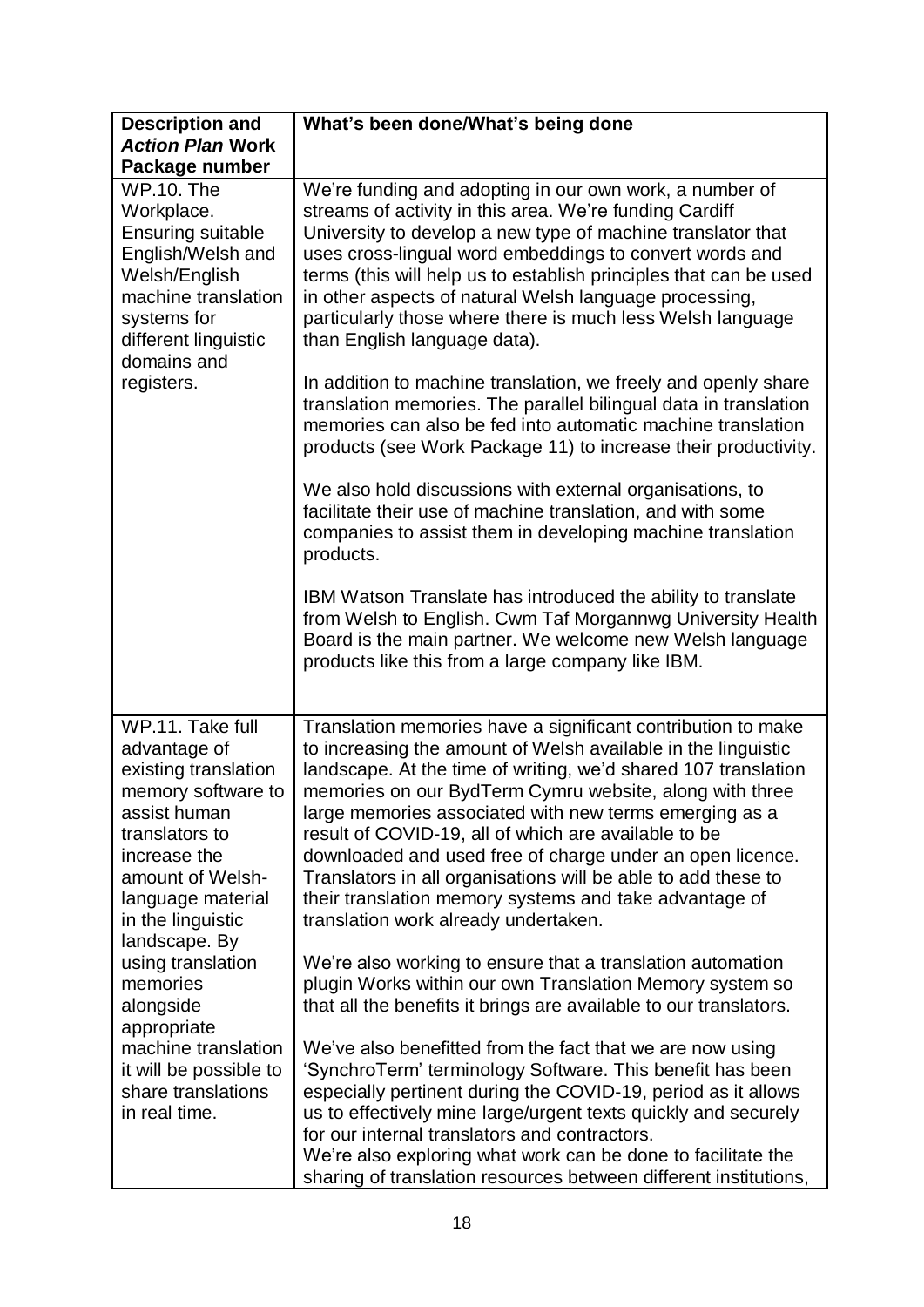| <b>Description and</b><br><b>Action Plan Work</b>                                                                                                                                                              | What's been done/What's being done                                                                                                                                                                                                                                                                                                                                                                                                                                                                                                                                                                                                                                                                                                                                                                                                                                                                                                                                                                                                                                                                  |
|----------------------------------------------------------------------------------------------------------------------------------------------------------------------------------------------------------------|-----------------------------------------------------------------------------------------------------------------------------------------------------------------------------------------------------------------------------------------------------------------------------------------------------------------------------------------------------------------------------------------------------------------------------------------------------------------------------------------------------------------------------------------------------------------------------------------------------------------------------------------------------------------------------------------------------------------------------------------------------------------------------------------------------------------------------------------------------------------------------------------------------------------------------------------------------------------------------------------------------------------------------------------------------------------------------------------------------|
| Package number                                                                                                                                                                                                 |                                                                                                                                                                                                                                                                                                                                                                                                                                                                                                                                                                                                                                                                                                                                                                                                                                                                                                                                                                                                                                                                                                     |
|                                                                                                                                                                                                                | with a view to using what's shared as training data for<br>automatic machine translation products which can be used by<br>professional translators. Part of this work could also include<br>'scraping', tagging and aligning parallel Welsh and English<br>language public texts, and then using this data to generate<br>new translation memories and new domain-specific machine<br>translation products.                                                                                                                                                                                                                                                                                                                                                                                                                                                                                                                                                                                                                                                                                         |
| WP.12. Modify,<br>where relevant,<br>procurement                                                                                                                                                               | The principle that technology procured with Welsh public<br>money should work smoothly in Welsh is important.                                                                                                                                                                                                                                                                                                                                                                                                                                                                                                                                                                                                                                                                                                                                                                                                                                                                                                                                                                                       |
| processes, so the<br>Welsh language is<br>a consideration in<br>technology from the<br>outset.                                                                                                                 | To ensure this we've produced useful guidance to include in<br>tender specifications and/or calls of different types that require<br>technology. This guidance leads suppliers through an easy<br>process to make sure the product they create do work<br>bilingually. The guide also offer signposts for more detailed<br>technical advice and, if that advice does not answer a<br>question about technology and the Welsh language, we<br>welcome enquiries to our officials.<br>The piloting of this process has been paused because of<br>COVID-19, but will shortly restart. The long-term ambition is<br>that our procurement will drive the market for bilingual<br>software in Wales. Of course, the principles of the work will<br>apply to many multilingual situations around the world and<br>we'll be sharing the work with our national and international<br>partners.                                                                                                                                                                                                               |
| WP.13. Explore<br>the potential of<br>technology to<br>facilitate and/or<br>automate Welsh<br>language services<br>e.g. automatically<br>redirect phone<br>calls to Welsh<br>speakers within<br>organisations. | We want people to be able to have digital services in their<br>chosen language without each person having to ask for that<br>service time and time again. To achieve this—i.e. to automate<br>Welsh language services, that language preference data<br>needs to be recorded. The language preference data should<br>be recorded in a standard format which can be shared with<br>other systems in the same institution and/or more widely<br>(subject to relevant data regulations). The Welsh Government<br>participated in a working group organised by the Welsh<br>Language Commissioner on this theme (recording and<br>sharing language choice) and we've responded positively to<br>the recommendations of the Working Group's report.<br>Following the work of the Working Group, the Welsh<br>Government made a submission to WISB (Information<br>Standards Board for Wales, which is part of the National<br>Health Service Wales Informatics Service) [NWIS]) to carry<br>out work on language choice data standards in NHS<br>information systems. WISB accepted our proposal and the |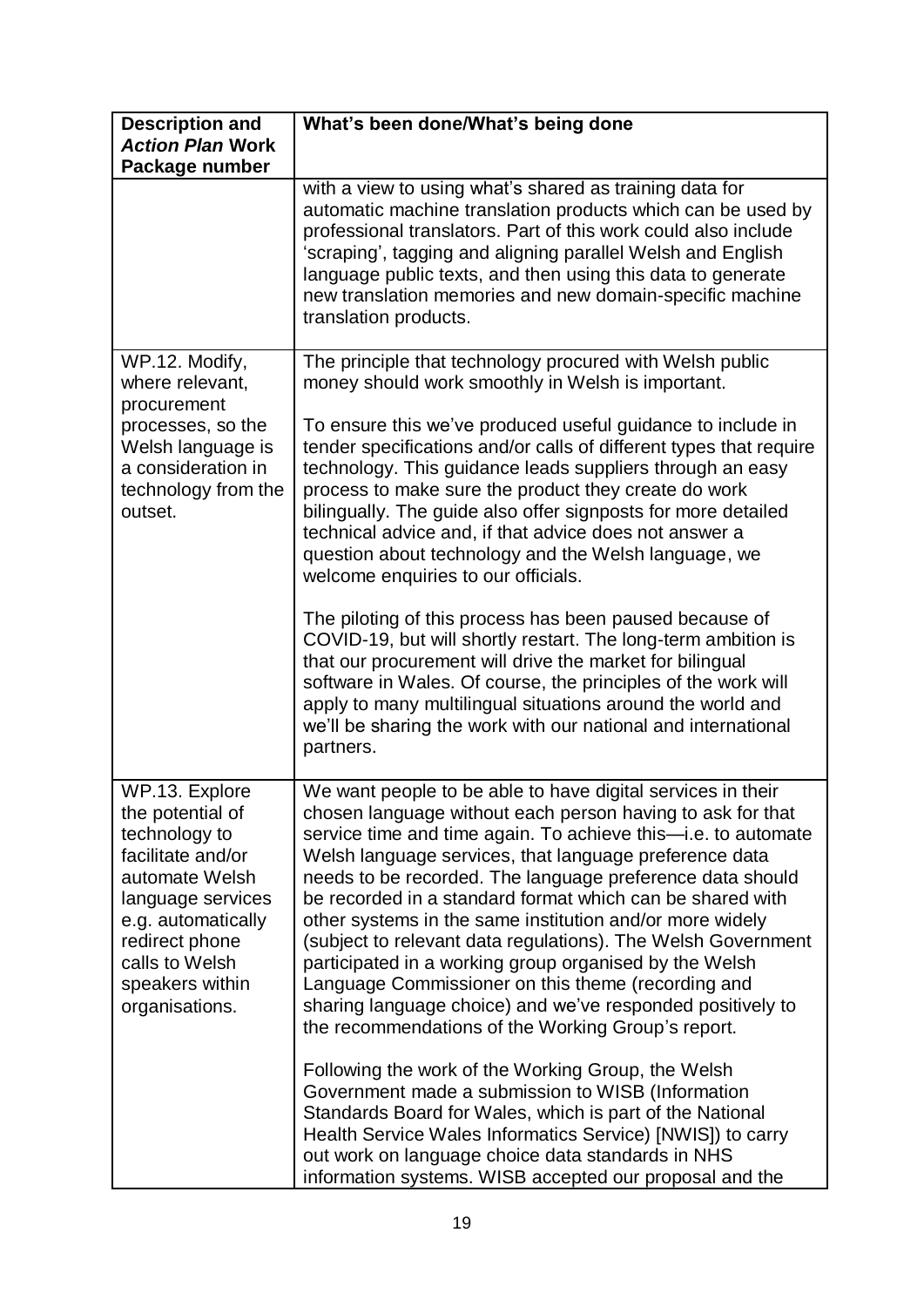| <b>Description and</b>                                                                                                                   | What's been done/What's being done                                                                                                                                                                                                                                                                                                                                                                                                                                                                                                                                                                                            |
|------------------------------------------------------------------------------------------------------------------------------------------|-------------------------------------------------------------------------------------------------------------------------------------------------------------------------------------------------------------------------------------------------------------------------------------------------------------------------------------------------------------------------------------------------------------------------------------------------------------------------------------------------------------------------------------------------------------------------------------------------------------------------------|
| <b>Action Plan Work</b><br>Package number                                                                                                |                                                                                                                                                                                                                                                                                                                                                                                                                                                                                                                                                                                                                               |
|                                                                                                                                          | precise technical nature of the work is currently being scoped.<br>We hope that this work with the health service will enable us<br>to share case studies about language preference tracking<br>systems that other organisations can use to create guidelines<br>and systems for themselves. Facilitating language choice is<br>also part of the work we're doing in procurement, detailed in<br>Work Package 12.                                                                                                                                                                                                             |
|                                                                                                                                          | It should of course be noted automating language choice<br>needs more than technical systems and standards. Those<br>systems are only as good as the data that is fed into them. It'll<br>therefore be necessary to train staff who operate these<br>systems about the importance of entering language choice<br>data, and how exactly service users should be asked about<br>their preferred language. We should also be aware of the<br>complex nature of individuals' language preferences that may<br>vary from situation to situation, from institution to institution,<br>and between services in the same institution. |
| WP.14. A list of<br>Welsh language<br>and bilingual ICT<br>resources available<br>in the workplace,<br>also noting gaps in<br>provision. | We're in the process of creating this list. It'll also be possible<br>for the public to make enquiries about Welsh language<br>software through our one stop shop service about the Welsh<br>language (and its use in business), Helo Blod. We want the<br>work we do in procurement to over time, to fill gaps in Welsh<br>language software provision. All other aspects of the Plan also<br>contribute to this: see, for example, the work that Bangor<br>University will do to ensure the use of the components created<br>with our financial support.                                                                    |
| WP.15. Welsh<br>Language<br><b>Content Creation.</b><br><b>Support Welsh</b><br>language Wikipedia<br>editing workshops,                 | We're funding work that facilitates coordination of volunteer<br>communities. These communities create original Welsh<br>content on Wikipedia platforms. The number of Welsh-<br>language articles on Wikipedia has increased from 35,807 in<br>2012 to 131,002 at the time of writing this document <sup>1</sup> .                                                                                                                                                                                                                                                                                                           |
| video workshops<br>and other channels<br>that encourage<br>people to create<br>and publish Welsh-<br>language video,                     | We funded the National Library of Wales in 2019-20 as part of<br>the #WiciLlenyddiaeth project' "Llenyddiaeth" is Welsh for<br>literature. As part of the project, workshops were held and<br>content produced al about Welsh language books. Among the<br>work undertaken was:                                                                                                                                                                                                                                                                                                                                               |
| audio, graphic and<br>text content.                                                                                                      | Creating 50,000 bilingual Wikidata items I about books,<br>$\bullet$<br>authors and all publishers in Wales with 100 or more<br>publications.                                                                                                                                                                                                                                                                                                                                                                                                                                                                                 |

<sup>1</sup> Source: [https://stats.wikimedia.org/v2/#/cy.wikipedia.org/content/pages-to-date/normal|line|all|page\\_type~content|monthly](https://stats.wikimedia.org/v2/#/cy.wikipedia.org/content/pages-to-date/normal|line|all|page_type~content|monthly)

-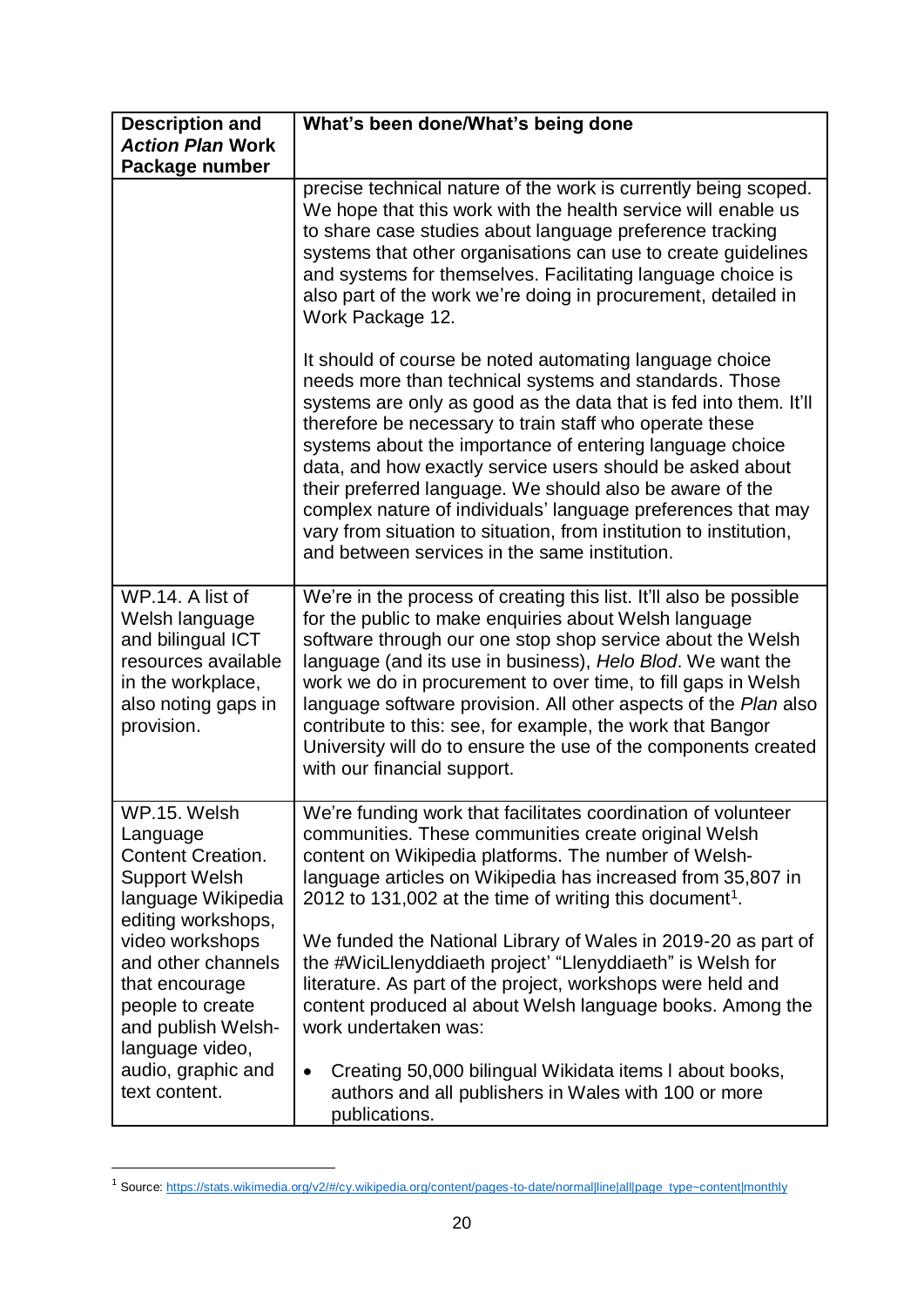| <b>Description and</b>                                                                                                                                                                           | What's been done/What's being done                                                                                                                                                                                                                                                                                                                                                                                                                                                                                                                                                                                                                                                                                                                                                                                                                                                                                                                                                                                                                                                                                                                                                                            |
|--------------------------------------------------------------------------------------------------------------------------------------------------------------------------------------------------|---------------------------------------------------------------------------------------------------------------------------------------------------------------------------------------------------------------------------------------------------------------------------------------------------------------------------------------------------------------------------------------------------------------------------------------------------------------------------------------------------------------------------------------------------------------------------------------------------------------------------------------------------------------------------------------------------------------------------------------------------------------------------------------------------------------------------------------------------------------------------------------------------------------------------------------------------------------------------------------------------------------------------------------------------------------------------------------------------------------------------------------------------------------------------------------------------------------|
| <b>Action Plan Work</b>                                                                                                                                                                          |                                                                                                                                                                                                                                                                                                                                                                                                                                                                                                                                                                                                                                                                                                                                                                                                                                                                                                                                                                                                                                                                                                                                                                                                               |
|                                                                                                                                                                                                  |                                                                                                                                                                                                                                                                                                                                                                                                                                                                                                                                                                                                                                                                                                                                                                                                                                                                                                                                                                                                                                                                                                                                                                                                               |
| Package number                                                                                                                                                                                   | Publishing 500 Wikipedia articles about female authors,<br>$\bullet$<br>reusing open data.<br>Holding article writing and editing workshops which<br>$\bullet$<br>resulted in the publication of Welsh articles on Wikipedia<br>about literary subjects.<br>With the co-operation of Menter Môn, developed and held<br>$\bullet$<br>eight events in schools in north Wales, working with<br>teachers and learners of different ages to create Wikipedia<br>articles about Welsh literature. The emphasis was on titles<br>that were being studied by the learners themselves.<br>This year we're funding the #Wici-Pics community<br>photography project where the National Library of Wales and<br>Menter Môn will work with schools and communities to<br>crowdsource photography and Welsh stories from various<br>parts of Wales. Nine #Wici-Pics online workshops or events<br>will be held and Welsh data about 6,426 chapels in Wales will<br>be added to Wikidata in 2020-21. The photos taken along with<br>their Welsh language descriptions - will form a new digital<br>collection at the National Library of Wales in Aberystwyth.<br>#WikiAddysg has worked with subject experts to announce 71 |
|                                                                                                                                                                                                  | new Welsh articles about history to ensure suitable resources                                                                                                                                                                                                                                                                                                                                                                                                                                                                                                                                                                                                                                                                                                                                                                                                                                                                                                                                                                                                                                                                                                                                                 |
| WP.16. Long-term<br>support for the<br>development of the<br>linguistic<br>infrastructure of the<br>Welsh language,<br>including corpora,<br>lexicographical and<br>terminological<br>resources. | are available for the new curriculum.<br>We're developing our policy for the linguistic infrastructure of<br>the Welsh language. We'll be making announcements in due<br>course.                                                                                                                                                                                                                                                                                                                                                                                                                                                                                                                                                                                                                                                                                                                                                                                                                                                                                                                                                                                                                              |
| WP.17. Welsh<br>spellcheckers,<br>grammar and<br>mutation checkers<br>available free of<br>charge.                                                                                               | It's important that all possible resources are available to<br>support the creation of Welsh language content and/or to<br>boost the confidence of Welsh speakers to write in Welsh. So<br>in May 2020, as part of our grant to Bangor University,<br>Cysgliad (a Welsh spelling and grammar checker and a series<br>of dictionaries) was released free of charge to individuals, all<br>schools in Wales and organisations with fewer than ten<br>employees. Our intention in doing this was that it would<br>specifically help school children to create content and to do<br>school work in Welsh at home during the lockdown period.<br>Within two weeks of the announcement that the software was<br>available for download free of charge, 5,032 copies had been<br>downloaded by 15 December 2020.                                                                                                                                                                                                                                                                                                                                                                                                     |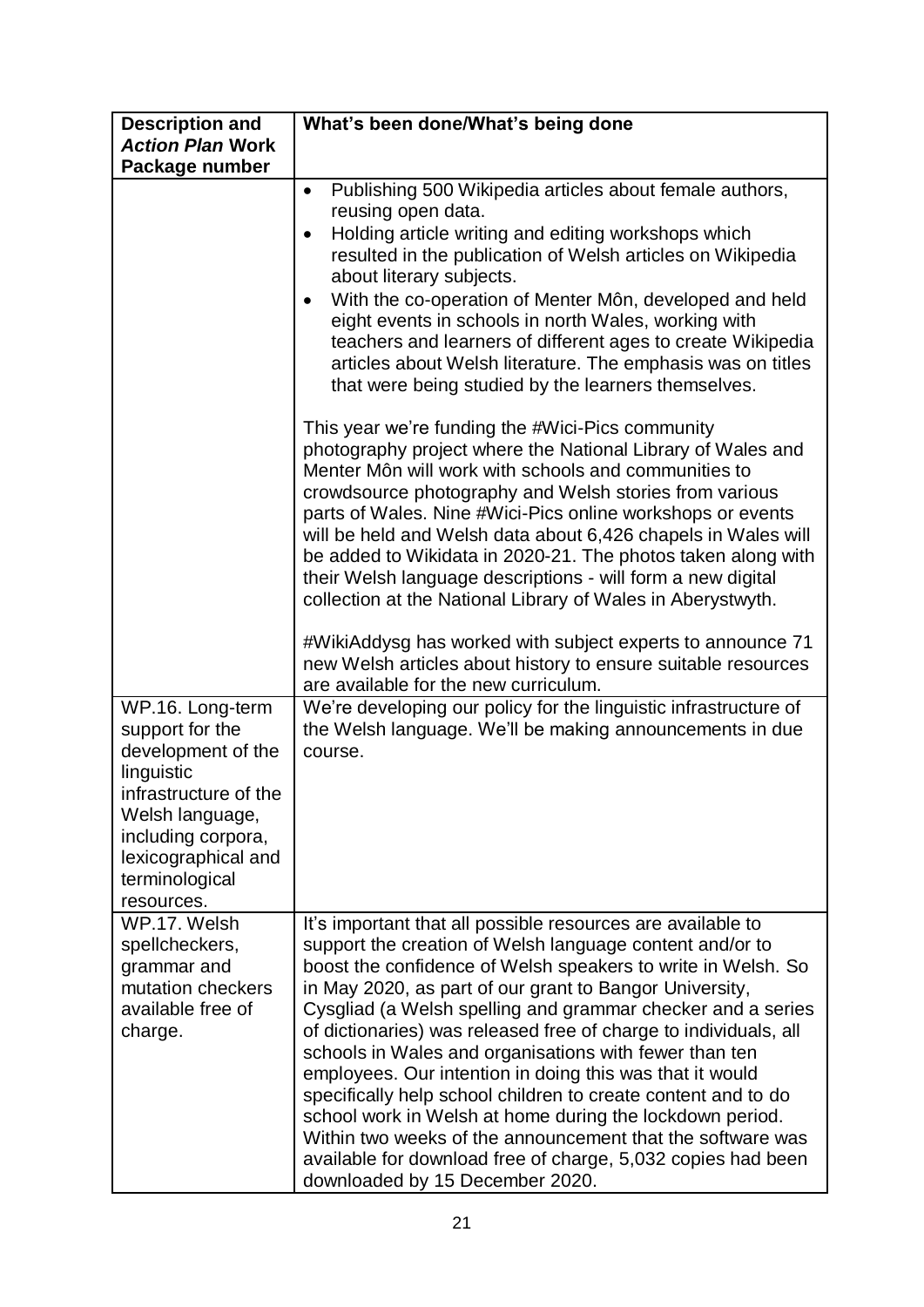| <b>Description and</b><br><b>Action Plan Work</b><br>Package number                                                       | What's been done/What's being done                                                                                                                                                                                                                                                                                                                                                                                                                                                                                                                                                                                                                                                                                                                                                                                                                                                                |
|---------------------------------------------------------------------------------------------------------------------------|---------------------------------------------------------------------------------------------------------------------------------------------------------------------------------------------------------------------------------------------------------------------------------------------------------------------------------------------------------------------------------------------------------------------------------------------------------------------------------------------------------------------------------------------------------------------------------------------------------------------------------------------------------------------------------------------------------------------------------------------------------------------------------------------------------------------------------------------------------------------------------------------------|
| WP.18. Interactive<br>maps with Welsh<br>language versions<br>of place names that<br>can be embedded<br>within web pages. | We're funding a company called We're Service Works Ltd to<br>work with OpenStreetMap volunteers in Wales to expand<br>Mapio Cymru's Welsh language interactive map by:<br>Improvements to the functionality and loading speed of the<br>$\bullet$<br>map. Wales to show more Welsh place names and allow<br>users to add and label more points of Welsh interest<br>themselves: e.g. lakes, mountains, rivers, etc.<br>New methods for third parties to embed interactive Welsh<br>$\bullet$<br>maps on their own websites. For example, Mentrau laith<br>Cymru have used this facility to show the location of a<br>Welsh language pop concert on a map embedded on their<br>own website.<br>Formation of new mapping communities. The implication of<br>this is that the use of the Welsh language increases as<br>groups of mapping enthusiasts work together to map their<br>own communities. |
|                                                                                                                           | Work with Data Map Wales to see how these maps can aid<br>$\bullet$<br>bilingualism at the level of geography displayed on flood<br>zone maps, common land maps, etc.                                                                                                                                                                                                                                                                                                                                                                                                                                                                                                                                                                                                                                                                                                                             |
| WP.19. Aligned<br>Welsh/English<br>parallel text<br>published under an<br>appropriate licence.                            | We're funding Cardiff University to examine and record the<br>databases they need to develop the cross-lingual word<br>embeddings referred to in Work Package 22. This will involve<br>comparing the vector scores for words in Welsh and English.<br>Because of the differences in volumes of existing written text,<br>Welsh might benefit from being referenced to data-rich<br>English. The university will then be able to create a new<br>Welsh sentiment analysis tool using systems originally<br>developed for the English language.<br>A further form of parallel English/Welsh text is of course<br>translation. This is being addressed under Work Package 11<br>above.                                                                                                                                                                                                               |
| WP.20. Stemmer.                                                                                                           | We've already funded the University of South Wales to create<br>a Welsh language Stemmer. It's available under open licence<br>at https://hypermedia.research.southwales.ac.uk/kos/wnlt/.<br>Over the coming months, we'll assess whether there is a need<br>for further work to be done in this field.                                                                                                                                                                                                                                                                                                                                                                                                                                                                                                                                                                                           |
| WP.21. Parsers:<br>dependency parser,<br>constituency<br>parser.                                                          | Developing parsers involves dependencies which we're<br>addressing during 2020-21: e.g. word embeddings. We'll<br>consider relevant developments in parsing when these<br>dependencies have been addressed.                                                                                                                                                                                                                                                                                                                                                                                                                                                                                                                                                                                                                                                                                       |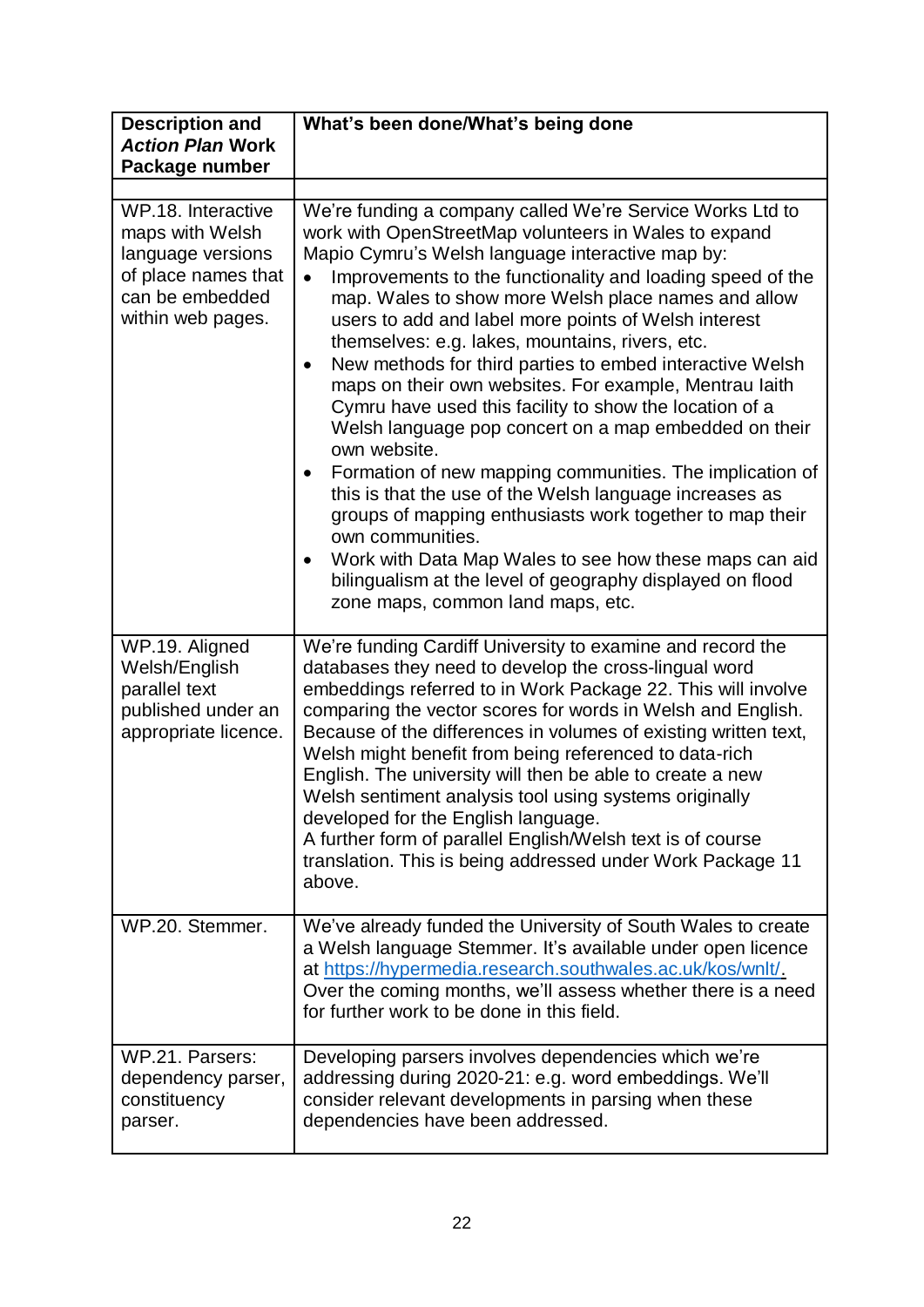| <b>Description and</b><br><b>Action Plan Work</b>                                                  | What's been done/What's being done                                                                                                                                                                                                                                                                                                                                                                                                                                                                                                                                                                                                                                                                                                            |
|----------------------------------------------------------------------------------------------------|-----------------------------------------------------------------------------------------------------------------------------------------------------------------------------------------------------------------------------------------------------------------------------------------------------------------------------------------------------------------------------------------------------------------------------------------------------------------------------------------------------------------------------------------------------------------------------------------------------------------------------------------------------------------------------------------------------------------------------------------------|
| Package number                                                                                     |                                                                                                                                                                                                                                                                                                                                                                                                                                                                                                                                                                                                                                                                                                                                               |
| WP.22. Word and<br>Term<br>Embeddings                                                              | We're funding Cardiff University to undertake work in this<br>area. Word embeddings are a mathematical way of analysing<br>the Welsh language. Each word is given a vector according to<br>its proximity to other words. Co-relationships can then be seen<br>when analysing the language automatically (e.g. by a bot) and<br>confusion around the meaning of ambiguous words can be<br>reduced as intent is more clearly detected. Welsh language<br>vector scores will be available for downloading under an open<br>licence by November 2020.                                                                                                                                                                                             |
| WP.23. Term<br>extraction.                                                                         | Cardiff University has already created a Welsh term finder<br>called Flexi Term Cymraeg and released it under an open<br>licence. (see https://github.com/ispasic/FlexiTermCymraeg).<br>They did this as part of CorCenCC, which was funded by<br>AHRC and ESRC.                                                                                                                                                                                                                                                                                                                                                                                                                                                                              |
| WP.24. Welsh<br>Language Named<br><b>Entities</b>                                                  | We've already funded the University of South Wales to create<br>129 lists of named entities. They've been released under an<br>open-ended licence to be downloaded from:<br>https://hypermedia.research.southwales.ac.uk/kos/wnlt/<br>and<br>https://hypermedia.research.southwales.ac.uk/kos/wnlt2/<br>The implications of defining these Welsh language entities are<br>that Welsh language key terms, sayings and names can be<br>automatically tagged and interpreted as a whole concept so<br>they are not mis-translated by computers. We'll consider<br>whether further work needs to be undertaken in this area in<br>the future to increase the accuracy of machine translation,<br>sentiment analysis, artificial intelligence etc. |
| WP.25. Welsh<br>language sentiment<br>analysis scores for<br>broad domains,<br>names, idioms, etc. | We're funding Cardiff University to develop new Welsh<br>sentiment analysis. This will enable organisations to score and<br>highlight text from customers and clients who write in Welsh.<br>These data can help to highlight any problems, even when<br>there is a great deal of data to scan and analyse.                                                                                                                                                                                                                                                                                                                                                                                                                                   |
| WP.26. List of<br><b>Welsh Stopwords</b><br>under an<br>appropriate licence.                       | Stopwords are those linking words and terms-like 'and', 'of',<br>'at'—which may not add much to the meaning or intent of a<br>sentence. Being able to automatically recognise and ignore<br>Welsh language stopwords are one of the dependencies<br>referred to above when we discuss parsers. A list of Welsh<br>language Stopwords created with our financial assistance can<br>be downloaded from the University of South Wales under<br>open licence from:<br>https://hypermedia.research.southwales.ac.uk/kos/wnlt/                                                                                                                                                                                                                      |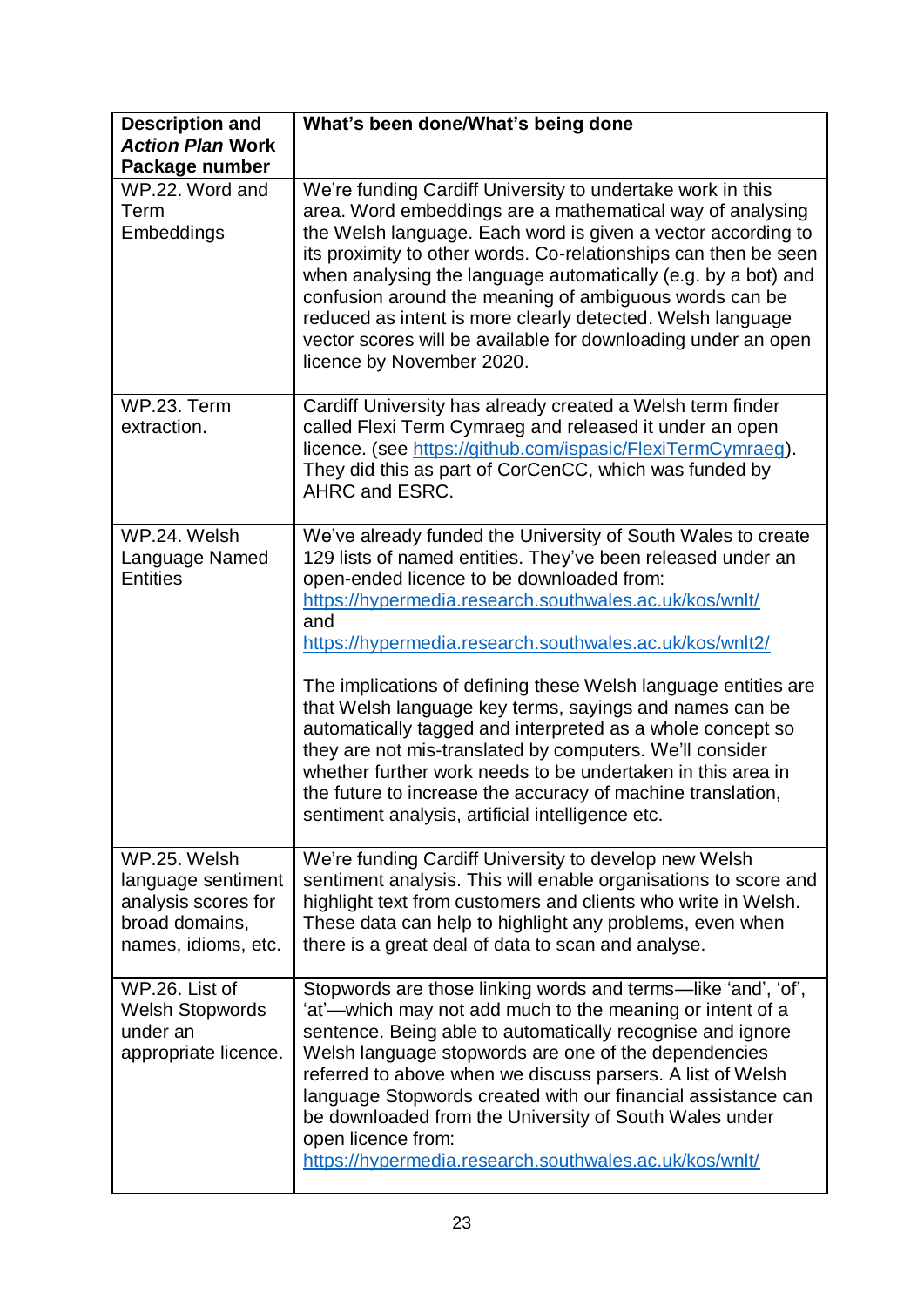| <b>Description and</b><br><b>Action Plan Work</b><br>Package number | What's been done/What's being done                                                                                                                                                                                                                                                                                                                          |
|---------------------------------------------------------------------|-------------------------------------------------------------------------------------------------------------------------------------------------------------------------------------------------------------------------------------------------------------------------------------------------------------------------------------------------------------|
| WP.27. Welsh<br>language WordNet.                                   | We funded Cardiff University to create a Welsh WordNet. A<br>wordnet is a database of Welsh nouns, verbs, adjectives and<br>adverbs arranged in the form of sets of synonyms and linked<br>together by various lexical and semantic features which they<br>share. The WordNet is available under an open licence from:<br>https://github.com/CorCenCC/wncy. |
|                                                                     | The implications of linking the meanings of Welsh words in a<br>network like this is that it's possible to disambiguate the<br>meaning of certain words so that computers can better<br>understand the user's ultimate intent.                                                                                                                              |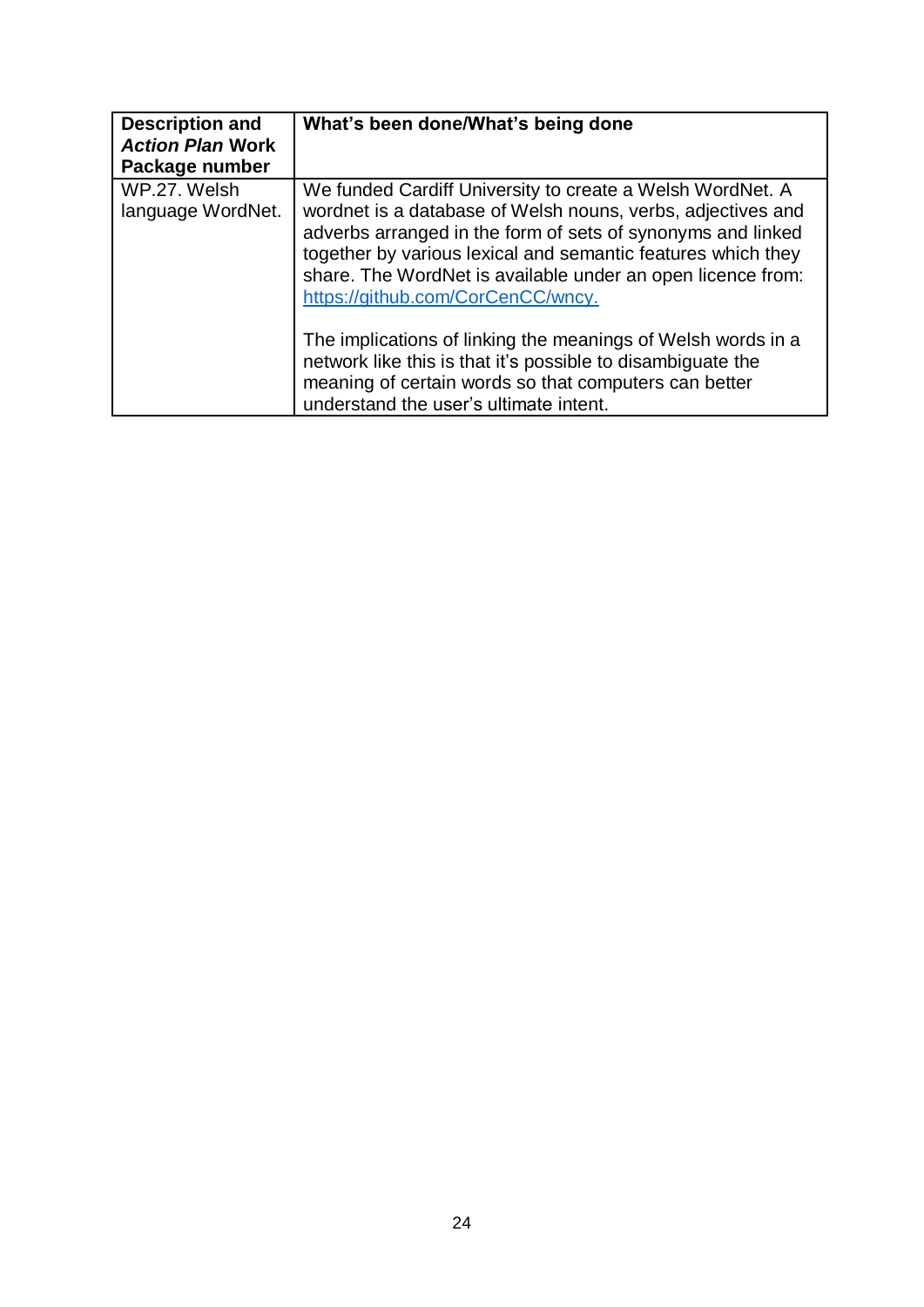## <span id="page-25-0"></span>**Glossary**

List of terms used in this document, with our definitions.

| <b>Term</b>                 | <b>Definition</b>                                                                                                                                                                                                                                                                                                                                                                                                                                                                                                                        |
|-----------------------------|------------------------------------------------------------------------------------------------------------------------------------------------------------------------------------------------------------------------------------------------------------------------------------------------------------------------------------------------------------------------------------------------------------------------------------------------------------------------------------------------------------------------------------------|
| Acoustic model              | A component of automatic speech recognition which helps<br>with the mapping of the sounds of utterances to written<br>letters or syllables                                                                                                                                                                                                                                                                                                                                                                                               |
| Aligned parallel text       | The process of arranging text in corresponding parallel<br>segments in Welsh and English. Audio recording can also be<br>aligned with written transcript. Parallel, aligned content can<br>be used to train translation memory, machine translation and<br>speech-to-text systems.                                                                                                                                                                                                                                                       |
| <b>Conversational AI</b>    | Some robots build things and move in the physical world.<br>Others use natural language processing to offer appropriate<br>and useful responses to questions and circumstances, also<br>known as Conversational AI (artificial intelligence).                                                                                                                                                                                                                                                                                            |
| Corpus (plural:<br>corpora) | A large collection of texts, recorded or printed. It can also be<br>a collection of sound recordings or human gestures (i.e. sign<br>language).                                                                                                                                                                                                                                                                                                                                                                                          |
| Embeddings                  | Machine learning algorithms that use corpora and vectors to<br>assess a word within the context of a sentence and suggest<br>a meaning based on probability. It's a way of disambiguating<br>the meaning of a word.                                                                                                                                                                                                                                                                                                                      |
| Hunspell                    | A list of words used in a spellchecker.                                                                                                                                                                                                                                                                                                                                                                                                                                                                                                  |
| Machine translation         | A service, e.g. Microsoft Translate/Google Translate, which<br>can automatically translate text from one language into<br>another. Such systems can be coupled with translation<br>memory software. Machine translation is another example of<br>a CAT (computer aided translation) tool.                                                                                                                                                                                                                                                |
| Named entities              | These are useful to protect words and terminology and to<br>ensure they are treated as a single entity by computer<br>systems. People's names and place names are common<br>examples of named entities. Lists of named entities are<br>important in information extraction, from corpora for<br>example. In machine translation, named entities are used to<br>'protect' units of meaning from being treated separately e.g.<br>so that a person's name such as 'Dr Smith' isn't translated<br>literally as the Welsh 'smithy' 'Dr Gof'. |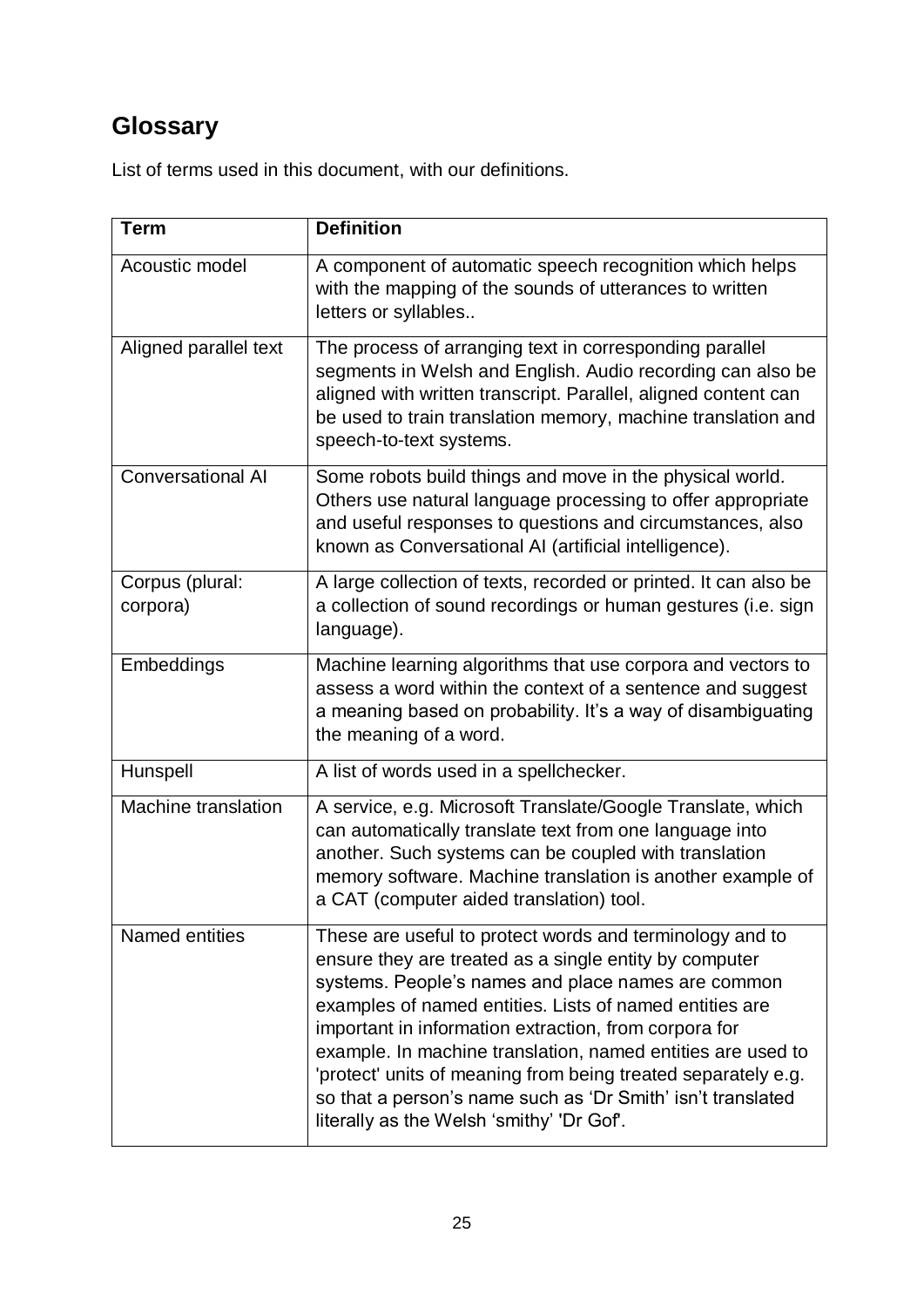| <b>Term</b>               | <b>Definition</b>                                                                                                                                                                                                                                                                                                                                                                                                                                                                                                                                                                                                                                                         |
|---------------------------|---------------------------------------------------------------------------------------------------------------------------------------------------------------------------------------------------------------------------------------------------------------------------------------------------------------------------------------------------------------------------------------------------------------------------------------------------------------------------------------------------------------------------------------------------------------------------------------------------------------------------------------------------------------------------|
| Parser                    | E.g. dependency parsers, constituency parsers. They<br>'reveal' the meaning of sentence semantics for machine<br>translation, conversational AI etc. The computer analyses<br>and splits a sentence and thus creates a sort of 'tree', which<br>reveals the grammar of the sentence, citing the conceptual<br>relation of words with each other.                                                                                                                                                                                                                                                                                                                          |
| Parts of speech<br>tagger | A resource which automatically labels words in text as being<br>'noun', 'verb', etc.                                                                                                                                                                                                                                                                                                                                                                                                                                                                                                                                                                                      |
| Sentiment analysis        | Facilities which enable analysis of a body of data/texts to<br>quantify certain emotional conditions (among other things). It<br>can be in the form of a list of words or terms with a<br>corresponding score to be able to assess and score text in<br>various domains: health, social media, survey responses,<br>etc. E.g. If a patient who has had surgery and has left the<br>hospital keeps a diary, the narrative can be scored<br>automatically. A negative score is given to certain terms<br>such as 'very painful', 'intolerable ' and 'immobile'; and<br>positive scores are given to terms such as 'less painful',<br>'more flexible' and 'started walking'. |
| Speech-to-text<br>engine  | Software that turns the spoken word into written text.                                                                                                                                                                                                                                                                                                                                                                                                                                                                                                                                                                                                                    |
| <b>Stemmer</b>            | Software or script which cuts the end of words to reveal the<br>stem. For example, the verb datblygu (develop):<br>'datblygodd', 'datblygais', 'datblygiad', 'datblygiadau' would<br>be cut to the stem, which is 'datblyg-'. Additional work is<br>needed to deal with irregular verbs. While the lemmatizer<br>deals with syntax, the stemmer reveals the meaning of<br>words in sentences, the semantics. It is a useful tool in the<br>development of machine learning and artificial understanding<br>in Welsh.                                                                                                                                                      |
| Stopwords                 | Functional words, such as 'and', 'the', 'or', which do not add<br>to the themes or meaning of a text. A list of stopwords is<br>used to filter the text and leave behind only the keywords.                                                                                                                                                                                                                                                                                                                                                                                                                                                                               |
| Term extraction           | A computer script which studies the frequency of word order<br>and highlights pairs or sets of words that are likely to be<br>terms. It can identify and terms within passages<br>automatically, meaning that the terms, not the individual<br>words, are analysed/translated.                                                                                                                                                                                                                                                                                                                                                                                            |